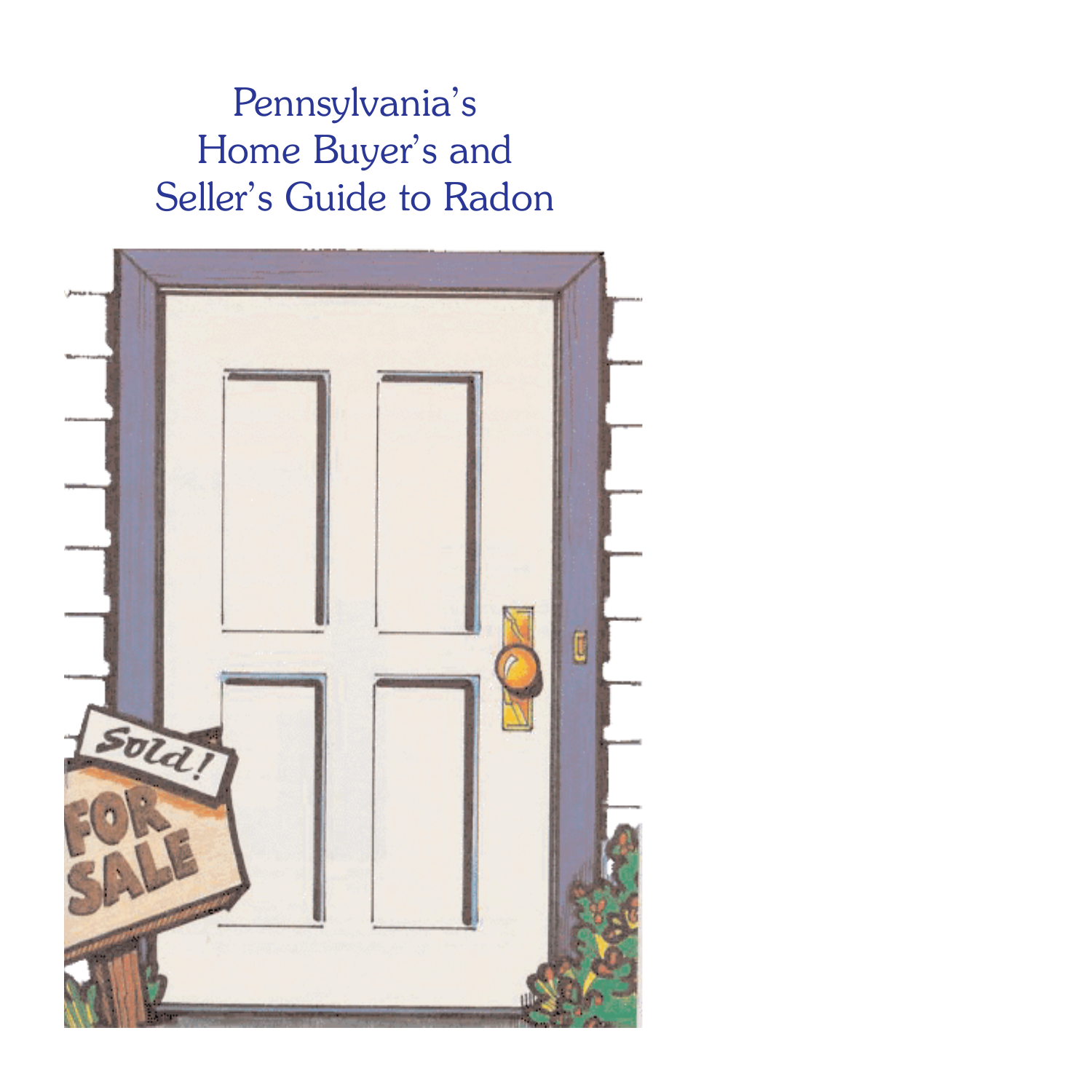#### **The Pennsylvania Department of Environmental Protection (PA DEP) RECOMMENDS:**

п If you are buying or selling a home, have it tested for radon.



- For a new home, ask if radon-resistant construction п features were used and if the home has been tested.
- п Fix the home if the radon level is 4 picocuries per liter (pCi/L) or higher.
- Radon levels less than 4 pCi/L still pose a risk and, in many cases, п may be reduced.
- п Take steps to prevent device interference when conducting a radon test.



*\*Radon is estimated to cause about 121,000 lung cancer deaths per year, according to the EPA's 2003 Assessment of Risks from Radon in Homes (EPA 402-R-03-003). The numbers of deaths from other causes are taken from the Centers for Disease Control and Prevention's 1999-2001 National Center for Injurty Prevention and Control Report and 2002 National Safety Council Reports.*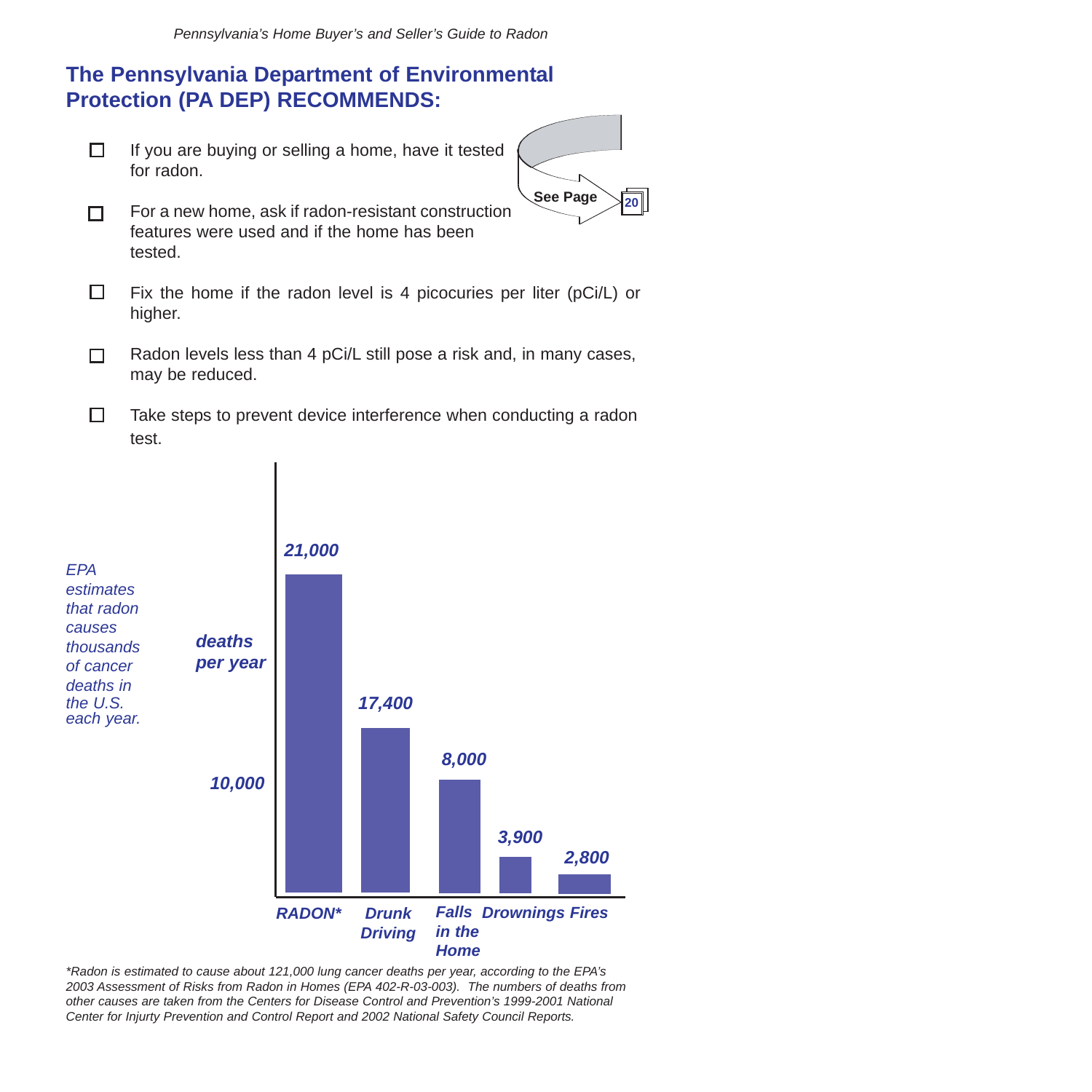## **TABLE OF CONTENTS**

|                | a. Radon Has Been Found In Homes All Over the United States3    |  |
|----------------|-----------------------------------------------------------------|--|
|                | b. DEP, EPA and the Surgeon General Recommend                   |  |
|                |                                                                 |  |
| $\overline{2}$ | I'm Selling a Home. What Should I Do?5                          |  |
|                | a. If Your Home Already Has Been Tested for Radon5              |  |
|                | b. If Your Home Has Not Yet Been Tested for Radon6              |  |
| 3              | I'm Buying a Home. What Should I Do?7                           |  |
|                | a. If the Home Already Has Been Tested for Radon7               |  |
|                | b. If the Home Has Not Yet Been Tested for Radon                |  |
| 4              | I'm Buying or Building A New Home.                              |  |
|                |                                                                 |  |
|                | a. Why Should I Buy a Radon-Resistant Home?9                    |  |
|                |                                                                 |  |
| 5              | How Can I Get Reliable Radon Test Results?11                    |  |
|                |                                                                 |  |
|                |                                                                 |  |
|                | c. Preventing or Detecting Test Interference13                  |  |
|                |                                                                 |  |
|                |                                                                 |  |
|                | f. Using Testing Devices Properly for Reliable Results16        |  |
|                |                                                                 |  |
|                |                                                                 |  |
| 6              | What Should I Do If the Radon Level Is High?22                  |  |
|                |                                                                 |  |
|                | b. How to Lower the Radon Level In Your Home 22                 |  |
|                | c. Selecting a Radon-Reduction (Mitigation) Contractor24        |  |
|                | d. What Can a Certified Radon-Reduction Contractor Do for You24 |  |
|                |                                                                 |  |
| 7              |                                                                 |  |
|                |                                                                 |  |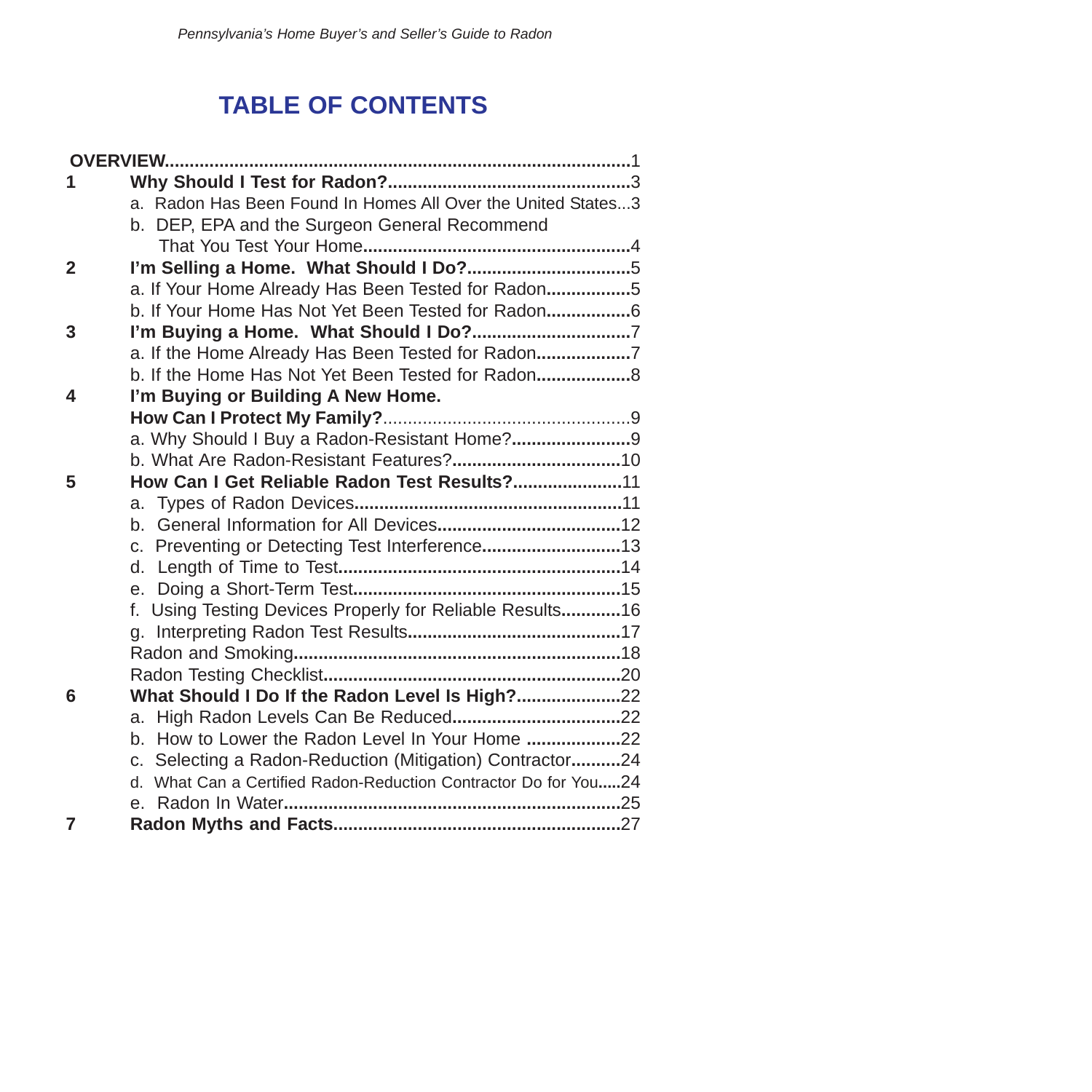| 8  |                                             |  |
|----|---------------------------------------------|--|
|    |                                             |  |
|    |                                             |  |
|    |                                             |  |
|    |                                             |  |
|    |                                             |  |
|    | Building a New Home to Be Radon-Resistant32 |  |
|    |                                             |  |
| 9  |                                             |  |
| 10 |                                             |  |
|    |                                             |  |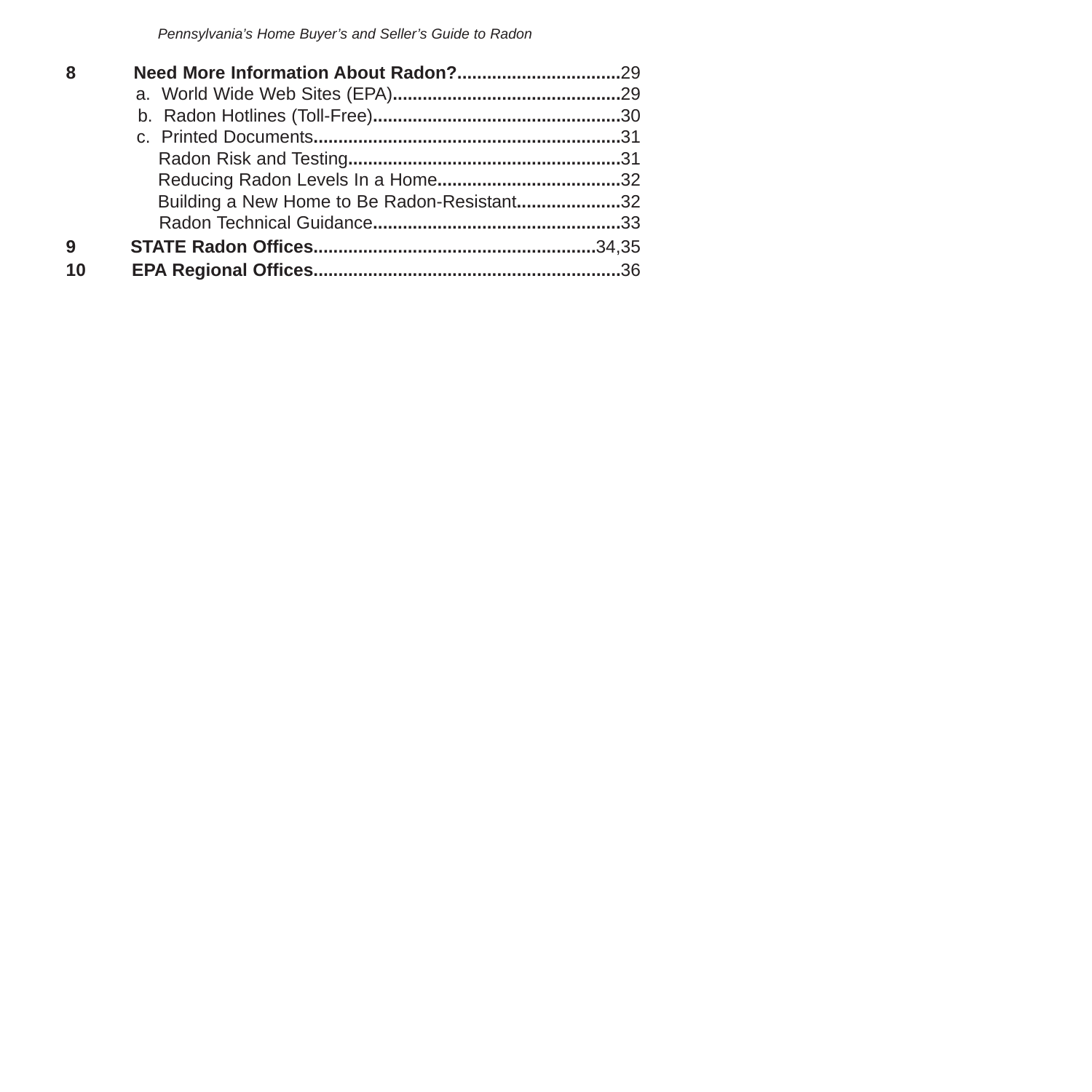### **OVERVIEW**

The U.S. Environmental Protection Agency (EPA) and the U.S. Department of Health and Human Services, as well as the Pennsylvania Department of Environmental Protection (DEP), and major health organizations including the American Lung Association, the Center for Disease Control and the American Medical Association agree that next to tobacco smoke, radon is the second leading cause of lung cancer.

This *Guide* answers important questions about radon and lung cancer risk. It also answers questions about testing and fixing for anyone buying or selling a home in Pennsylvania.

*Reprinted with permission from EPA, this Guide is based on the EPA's Home Buyer's and Seller's Guide to Radon (U.S.EPA 402-K-006-093, November 2006) with a few changes that reflect the specifics of the Radon Program in Pennsylvania.*

#### **EPA Risk Assessment for Radon in Indoor Air**

EPA has updated its estimate of the lung cancer risks from exposure to radon in indoor air. The Agency's updated risk assessment, EPA Assessment of Risks from Radon in Homes (EPA 402-R-03-003, June 2003), is available as a downloadable Adobe Acrobat PDF file at www.epa.gov/radon/pdfs/402-r-03-003.pdf. EPA's reassessment was based on the National Academy of Sciences (NAS) report on the Health Effects of Exposure to Radon (BEIR VI, 1999). The Agency now estimates that there are about 21,000 annual radonrelated lung cancer deaths, an estimate consistent with the NAS Report's findings.

### **Radon Is a Cancer-Causing, Radioactive Gas**

You cannot see, smell, or taste radon. But it still may be a problem in your home. When you breathe air containing radon, you increase your risk of getting lung cancer. In fact, the Surgeon General of the United States has warned that radon is the second leading cause of lung cancer in the United States today. *If you smoke and your home has high radon levels, your risk of lung cancer is especially high.*

### **You Should Test for Radon**

Testing is the only way to find out your home's radon levels. DEP, as well as EPA and the Surgeon General, recommend testing all homes below the third floor for radon.

### **You Can Fix a Radon Problem**

If you find that you have high radon levels, there are ways to fix a radon problem. Even very high levels can be reduced to acceptable levels.





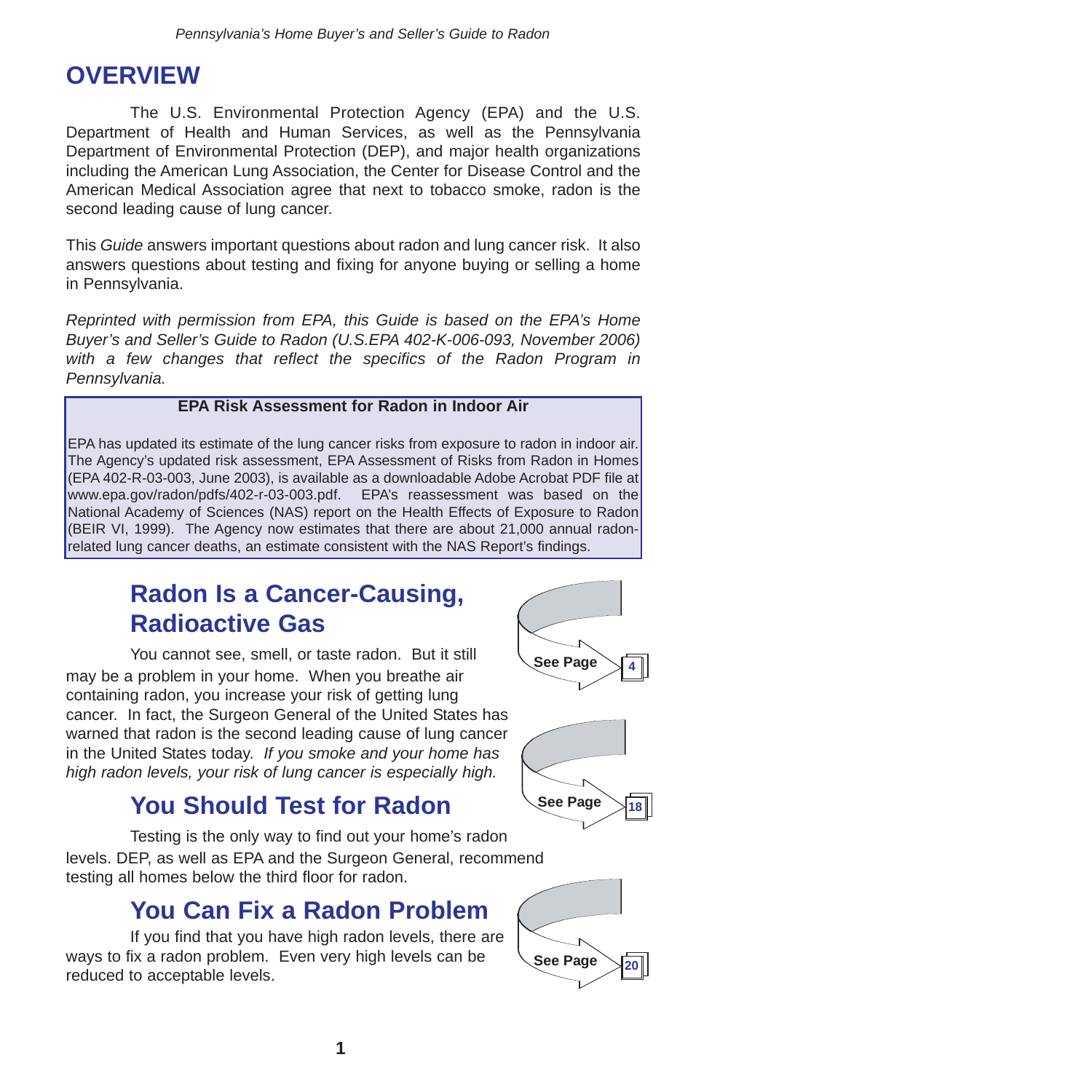### **If You Are Selling a Home...**

DEP recommends that you test your home before putting it on the market and, if necessary, lower your radon levels. Save the test results and all information you have about steps that were taken to fix any problems. This could be a positive selling point.

### **If You Are Buying a Home...**

DEP recommends that you know what the indoor radon level is in any home you consider buying. Ask the seller for their radon test results. If the home has a radon-reduction system, ask the seller for any information they have about the system.

If the home has not yet been tested, you should have the house tested.

If you are having a new home built, there are features that can be incorporated into your home during construction to reduce radon levels.



**See Page** 

**6**

**9**

**See Page** 

The radon testing guidelines in this *Guide* have been developed specifically to deal with the time-sensitive nature of home purchases and sales, and the potential for radon device interference. These guidelines are slightly different from the guidelines in other DEP publications which provide radon testing and reduction information for *non-real estate* situations.

This *Guide* recommends three short-term testing options for real estate transactions. DEP considers the basement, if any, to be the "Lowest Livable Area" if it can be used as a living area without major structural change even if it has not been renovated into a "finished" living space. The buyer may want to renovate and use the basement as living space such as a bedroom, family room or office. Naturally, areas such as basements with ground floors or low ceilings, etc. need major structural changes before they can become a livable area. These areas are not considered to be a Lowest Livable area. Further, DEP suggests testing in two or more locations, including the Lowest Livable Area, if the house has separate structural zones such as a family room above a crawl space or on a slab-on-grade.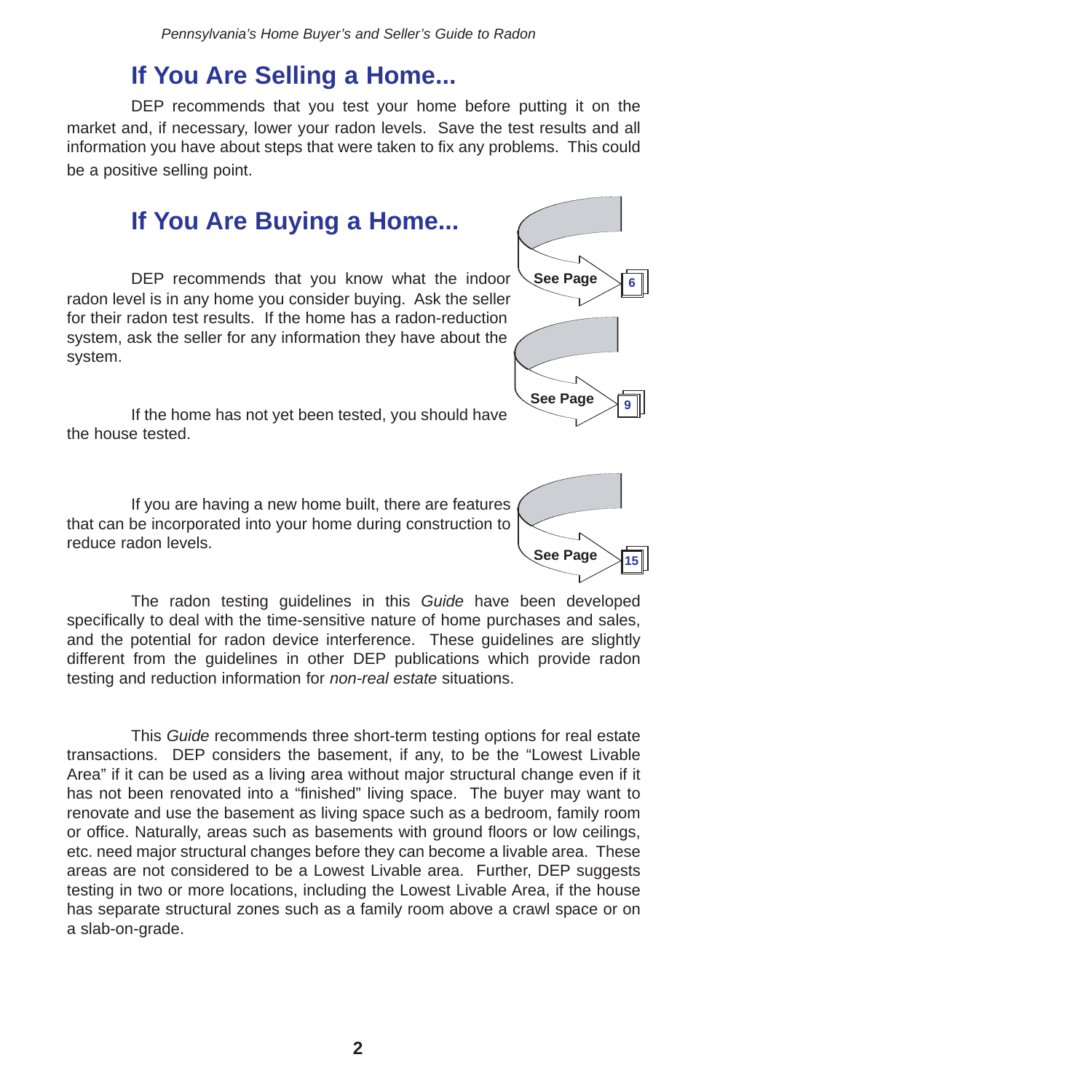# 1. WHY SHOULD I TEST FOR RADON?

## **a. Radon Has Been Found In Homes All Over the United States**

Radon is a radioactive gas that has been found in homes all over the United States. It comes from the natural breakdown of uranium in soil, rock and water and gets into the air you breathe. Radon typically moves up through the ground to the air above and into your home through cracks and other holes in the foundation. Radon also can enter your home through well water. Your home can trap radon inside.



Any home can have a radon problem. This means new and old homes, well-sealed and drafty homes, and homes with or without basements. In fact, you and your family are most likely to get your greatest radiation exposure at home. That is where you spend most of your time.



Nearly one out of every 15 homes in the United States is estimated to have an elevated radon level (4 pCi/L or more). Elevated levels of radon gas have been found in homes across the country. Contact your state radon office for information about radon in your area.

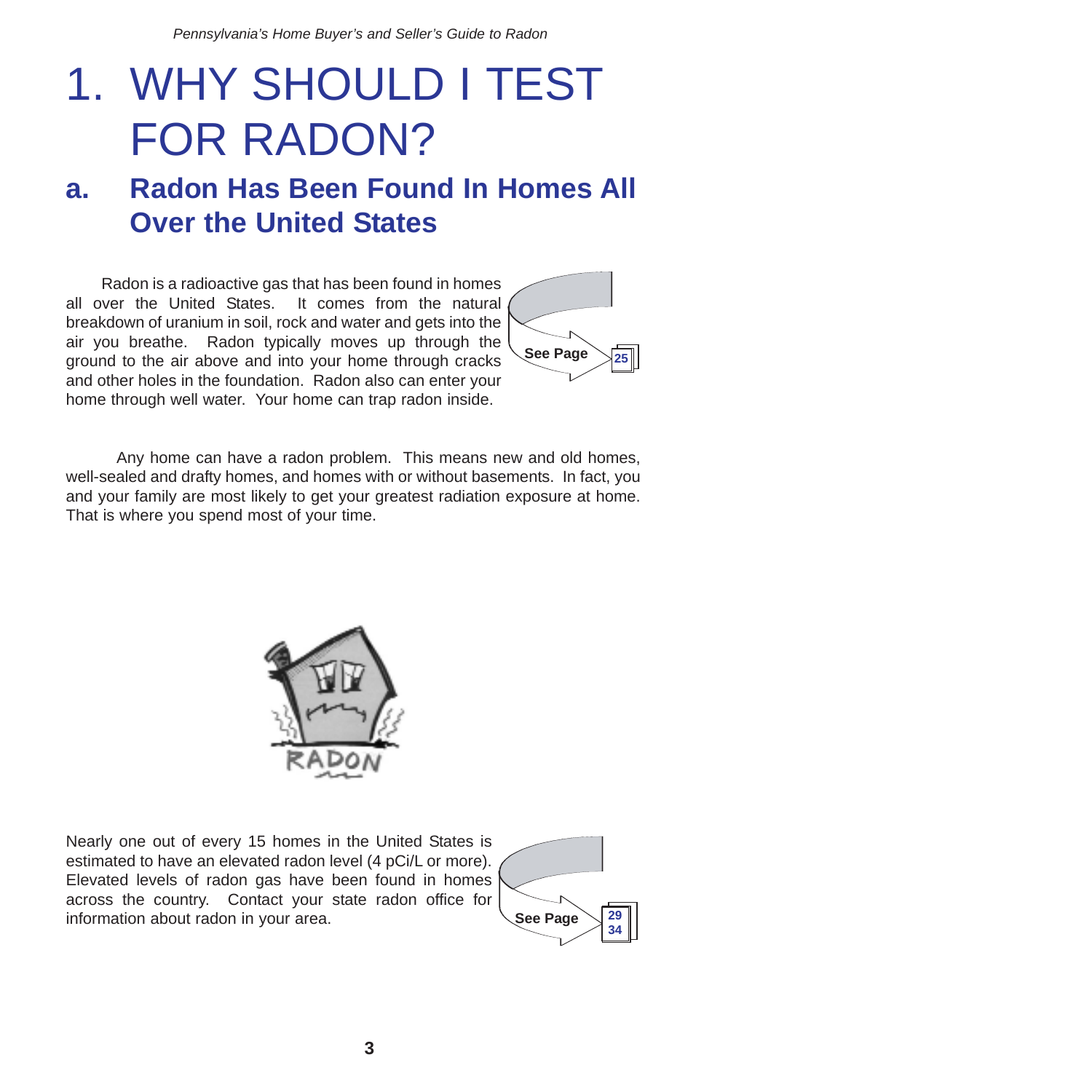## **b. DEP, EPA and the Surgeon General Recommend That You Test Your Home**

Testing is the only way to know if you and your family are at risk from radon. DEP, as well as EPA and the Surgeon General, recommend testing all homes below the third floor for radon.

#### **U.S. SURGEON GENERAL HEALTH ADVISORY**

"Indoor radon is the second leading cause of lung cancer in the United States and breathing it over prolonged periods can present a significant health risk to families all over the country. It's important to know that this threat is completely preventable. Radon can be detected with a simple test and fixed through well established venting techniques." January 2005



You cannot predict radon levels based on state, local and neighborhood radon measurements. Do not rely on radon test results taken in other homes in the neighborhood to estimate the radon level in your home. Homes which are next to each other can have different indoor radon levels. **Testing is the only way to find out what your home's radon level is.**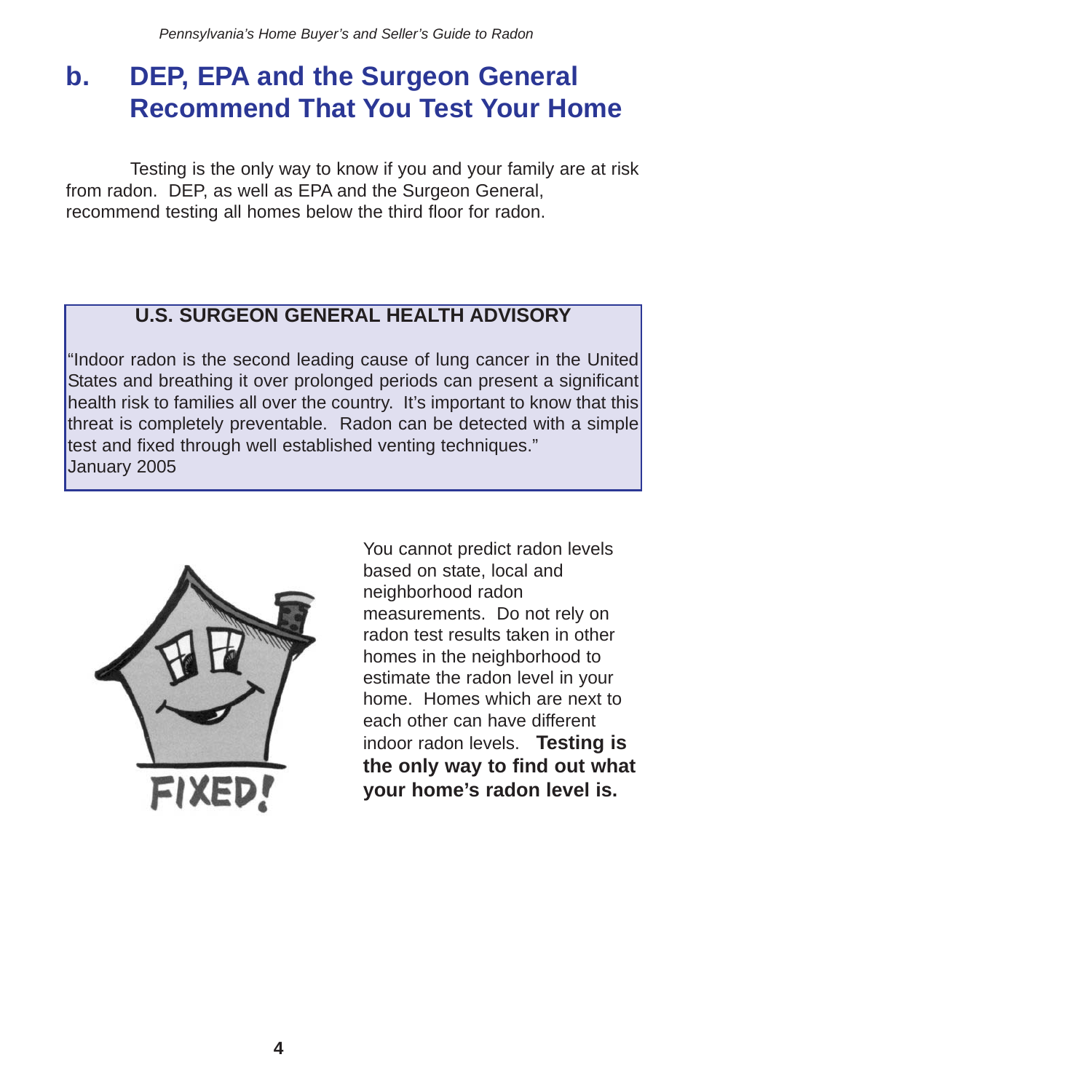# 2. I'M SELLING A HOME. WHAT SHOULD I DO?

## **a. If Your Home Already Has Been Tested for Radon...**

If you are thinking of selling your home and you already have tested your home for radon, review the *Radon Testing Checklist* to make sure that the test was done correctly. If so, provide your test results to the buyer.





No matter what kind of test was done, a potential buyer may ask for a new test, especially if:

П. The *Radon Testing Checklist* items were not met;

 $\Box$  The last test is not recent, e.g., within two years;

П. You have renovated or altered your home since you tested; or

 $\Box$  The buyer plans to live in a lower level of the house than was tested, such as a basement suitable for occupancy but not currently lived in.

A buyer also may ask for a new test if your state or local government requires disclosure of radon information to buyers. Pennsylvania law requires that the seller disclose the results of any known radon testing.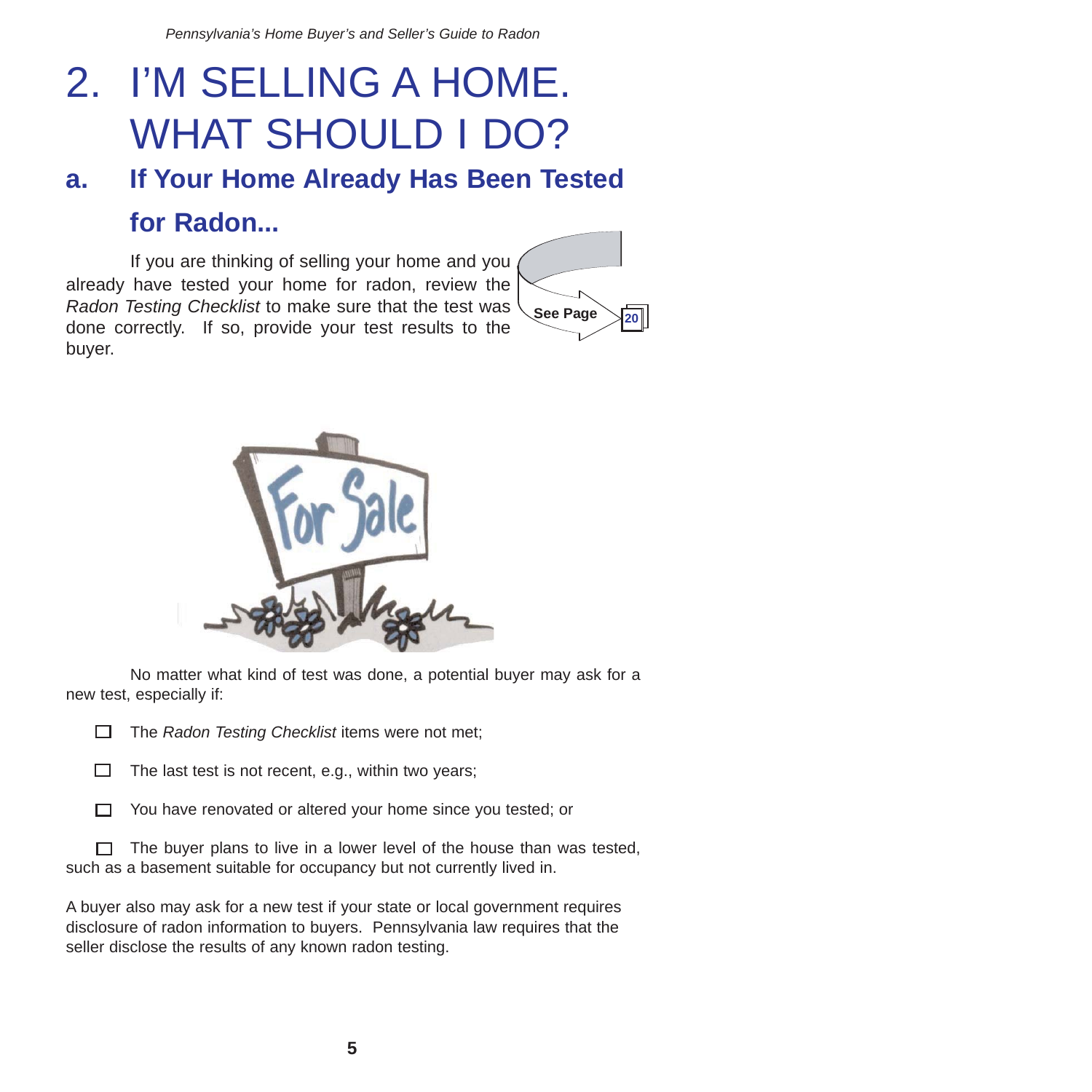## **b. If Your Home Has Not Yet Been Tested for Radon...**

Have a test taken as soon as possible. If you can, test your home before putting it on the market. You should test in the lowest level of the home which is suitable for occupancy. This means testing in the lowest level that you currently live in or a lower level not currently used, but which a buyer could use for living space without renovations.



The radon test result is important information about your home's radon level. Radon measurement testers are required to follow a specific testing protocol. If you do the test yourself, you should carefully follow the testing protocol for your area or the Radon Testing Checklist. If you hire a contractor to test your residence, they are required to be a Pennsylvania certified individual or company.



Pennsylvania law requires all radon service providers, such as radon testers, radon mitigators and radon laboratories, to be certified

by DEP. You can determine a service provider's certification to perform radon measurements or to mitigate your home in several ways. The list of Pennsylvania certified radon service providers is updated monthly. This list can be obtained by visiting our Web site at www.depweb.state.pa.us, keyword: Radon. Scroll down to "Radon Services Directory." You can



also obtain a hard copy of this directory or verify a certification by calling 1-800- 23RADON (in Pennsylvania only). You also can verify certification by asking the contractor for a DEP-certified photo ID card. Most other states can provide you with a list of knowledgeable radon service professionals doing business in their state. If you have property or are relocating to another state, check with the state radon office. For your convenience, a list of these State Radon Offices, as well as EPA Regional Offices, can be found at the end of this document. In states that don't regulate radon services, ask the contractor if they hold a professional proficiency or certification credential, or if they have successfully completed formal training appropriate for testing or mitigation.

\* You should first call your state radon office for information on qualified radon service providers and state-specific radon measurement or mitigation requirements. See Section 9 (p. 34) for information on which states have certification, licensing or registration programs. For up-to-date information on state radon program offices, visit **http://www.epa.gov/iaq/whereyoulive.html.** EPA's detailed and technical guidance on radon measurement and mitigation is included in Section 8 (p. 29); however, state requirements or guidance may be more stringent. Visit **http://www.epa.gov/radon/radontest.html** for links to private sector radon credentialing programs.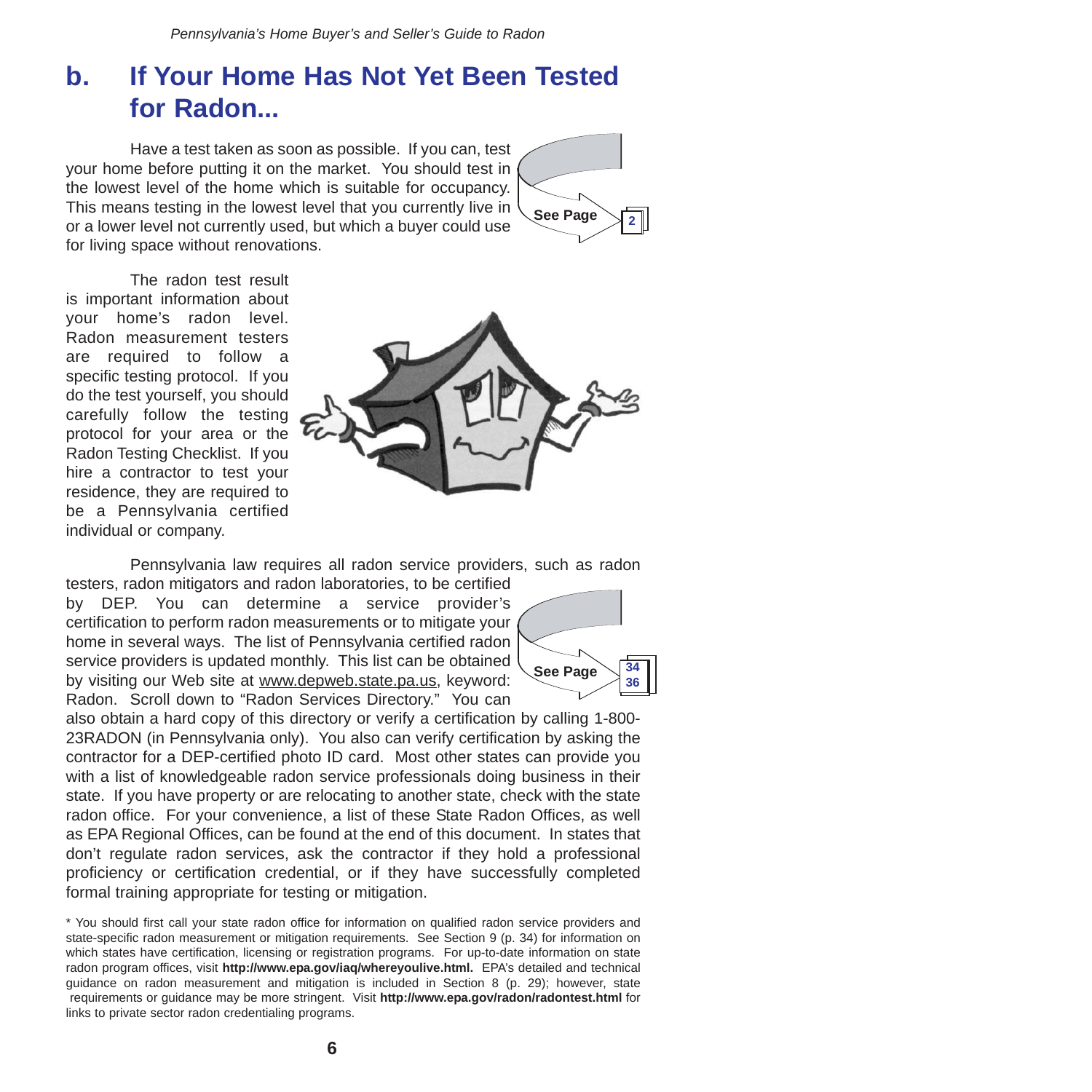# 3. I'M BUYING A HOME. WHAT SHOULD I DO?

## **a. If the Home Already Has Been Tested for Radon...**

If you are thinking of buying a home, you may decide to accept an earlier test result from the seller or ask the seller for a new test to be conducted by a qualified radon tester. Before you accept the seller's test, you should determine:





 $\Box$  The results of previous testing;

- $\Box$  Who conducted the previous test: the homeowner, a radon professional or some other person;
- $\Box$  Where in the home the previous test was taken, especially if you may plan to live in a lower level of the home. For example, the test may have been taken on the first floor. However, if you want to use the basement as living space, test there; and
- What, if any, structural changes, alterations or changes in the heating, ventilation and air conditioning (HVAC) system have been made to the house since the test was done. Such changes might affect radon levels.

If you accept the seller's test, make sure that the test followed the *Radon Testing Checklist.* 

If you decide that a new test is needed, discuss it with the seller as soon as possible.

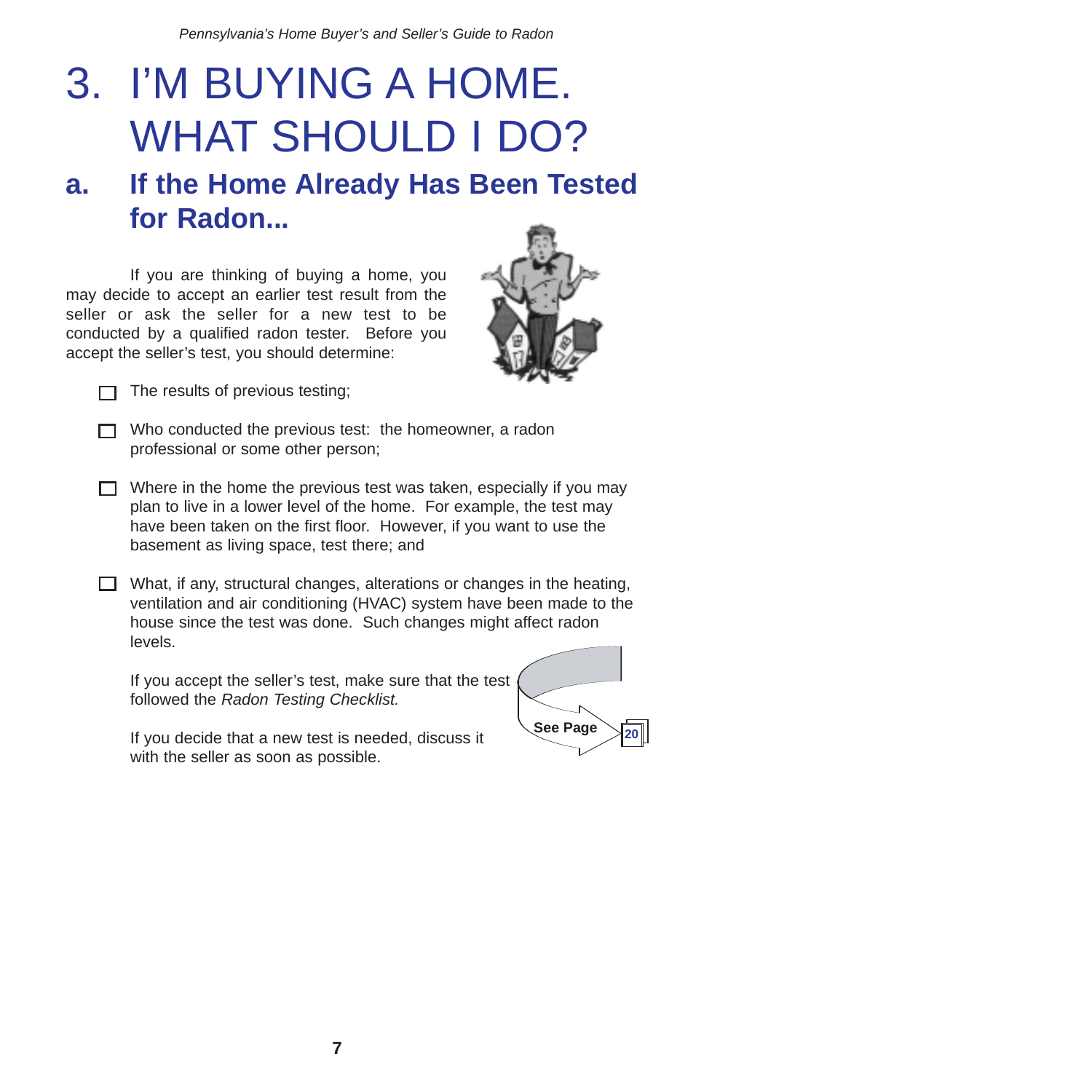## **b. If the Home Has Not Yet Been Tested for Radon...**

Make sure that a radon test is done as soon as possible. Consider including provisions in the contract specifying:

| Where the test will be located;                                                                | See Page |
|------------------------------------------------------------------------------------------------|----------|
| Who should conduct the test:                                                                   |          |
| What type of test to do;                                                                       |          |
| When to do the test:                                                                           |          |
| How the seller and the buyer will share the test results<br>and test costs (if necessary); and | See Page |
| When radon mitigation measures will be taken and who will pay for<br>them.                     |          |

**Make sure that the test is done in the lowest level of the home suitable for occupancy. This means the lowest level that you are going to use as living space which is finished or does not require major structural renovations prior to use.** A state or local radon official or Pennsylvania-certified radon tester can help you make some of these decisions.

If you decide to finish or renovate an unfinished area of the home in the future, a radon test should be done before starting the project and after the project is finished. Generally, it is less expensive to install a radon-reduction system before (or during) renovations rather than afterwards.

**8**

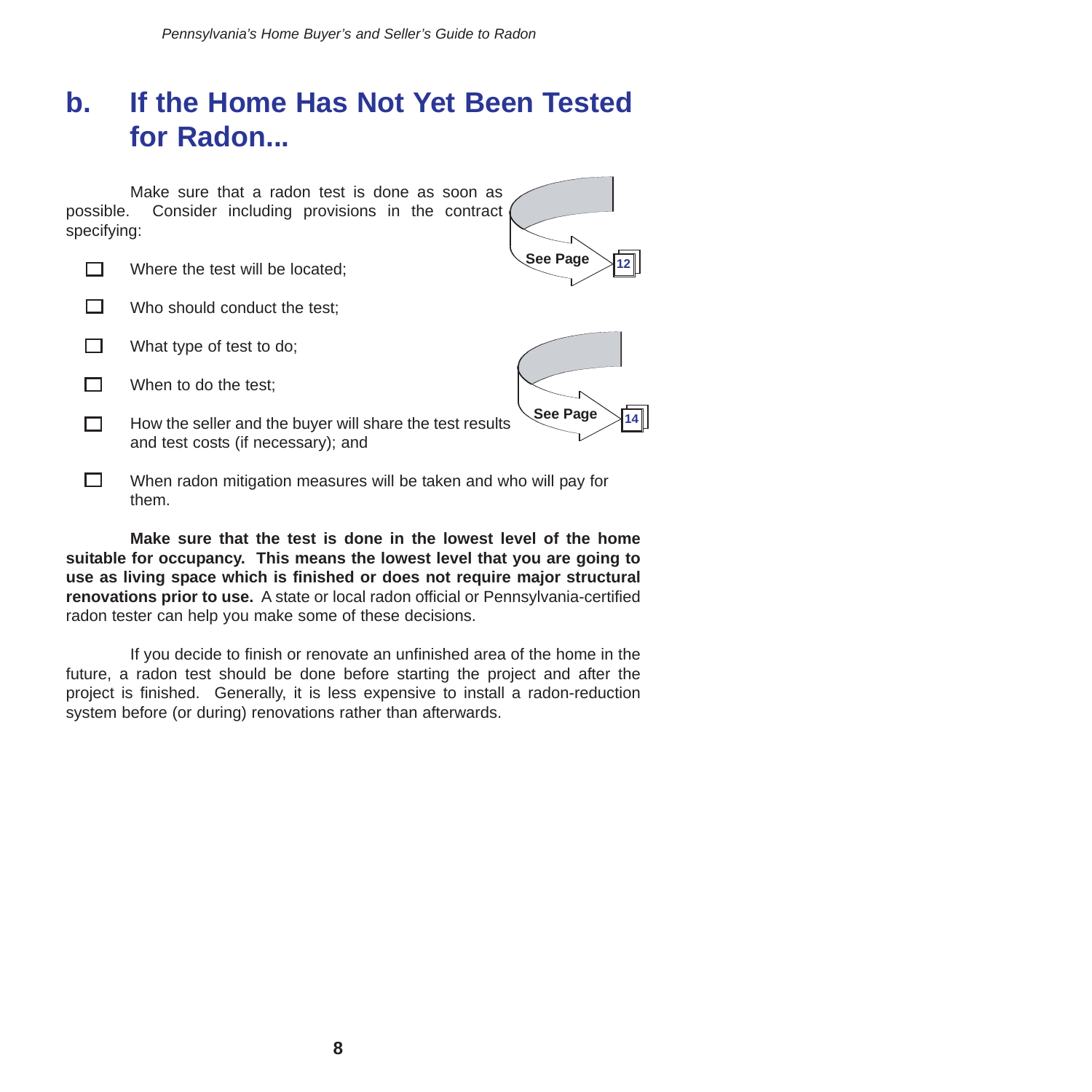# 4. I'M BUYING OR BUILDING A NEW HOME. HOW CAN I PROTECT MY FAMILY? **a. Why Should I Buy a Radon-Resistant**

# **Home?**

Radon-resistant techniques work. When installed properly and completely, these simple and inexpensive passive techniques can help to reduce radon levels. In addition, installing them at the time of construction makes it easier to reduce radon levels further if the passive techniques don't reduce radon levels to below 4 pCi/L. Radon-resistant techniques may also help to lower moisture levels and those of other soil gases. Radon-resistant techniques:

- *Make Upgrading Easy:* Even if built to be radon-resistant, **every new home** 9 **should be tested for radon after occupancy.** If you have a test result of 4 pCi/L or more, a vent fan can easily be added to the passive system to make it an active system and further reduce radon levels.
- *Are Cost-Effective:* Building radon-resistant features into the house during construction is easier and cheaper than fixing a radon problem from scratch later. Let your builder know that radon-resistant features are easy to install using common building materials.  $\checkmark$
- **Save Money:** When installed properly and completely, radon-resistant techniques can also make your home more energy efficient and help you save on your energy costs.  $\checkmark$



In a **new home**, the cost to install passive radon-resistant features during construction is usually between \$350 and \$500. In some areas, the cost may be as low as \$100. A qualified mitigator will charge about \$300 to add a vent fan to a passive system, making it an active system and further reducing radon levels. In an **existing home**, it usually costs between \$800 and \$2,500 to install a radon mitigation system.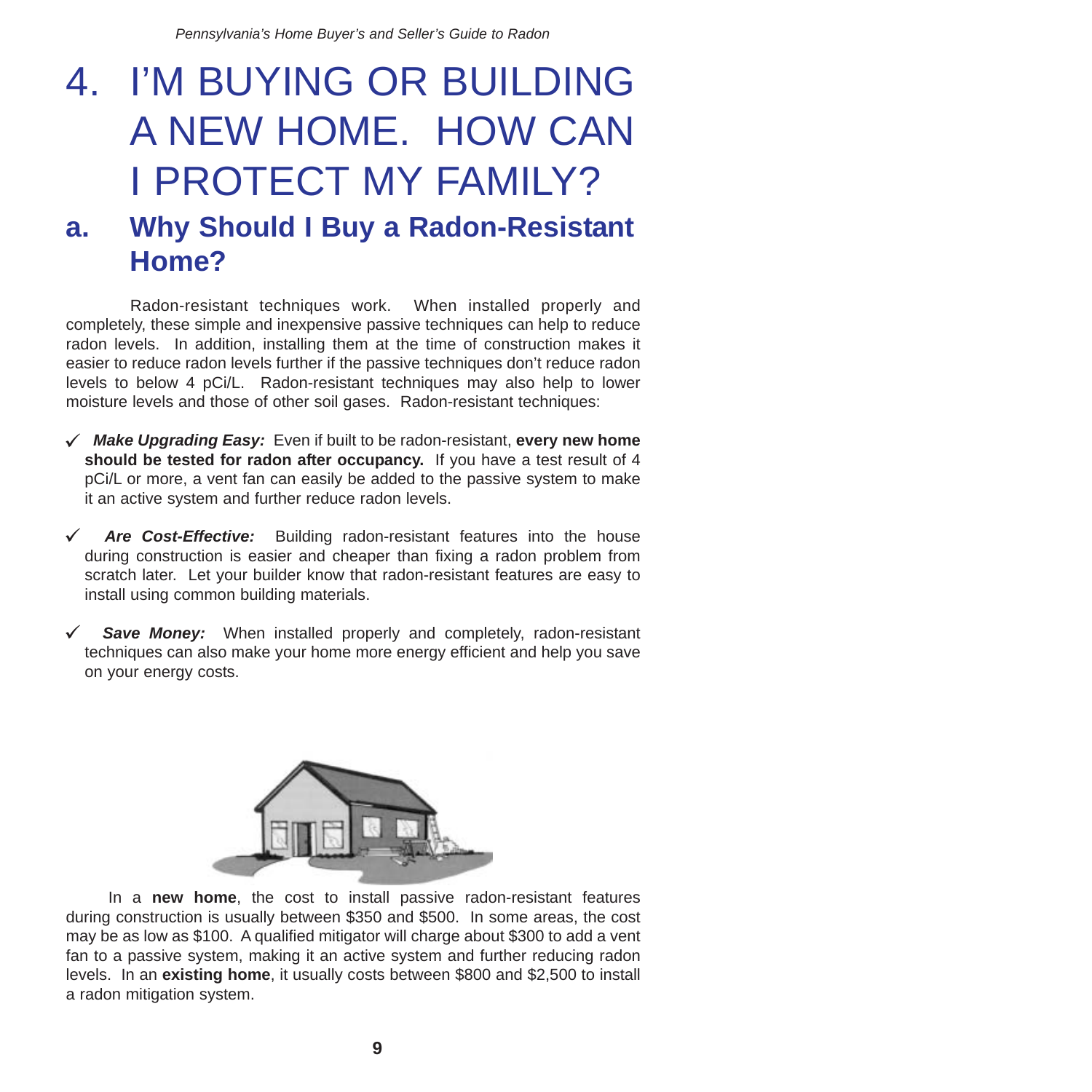## **b. What Are Radon-Resistant Features?**

Radon-resistant techniques (features) may vary for different foundations and site requirements. If you're having a house built, you can learn about EPA's Model Standards (and architectural drawings) and explain the techniques to your builder. If your new house was built (or will be built) to be radon-resistant, it will include these basic elements:



**1. Gas-Permeable Layer:** This layer is placed beneath the slab or flooring system to allow the soil gas to move freely underneath the house. In many cases, the material used is a 4-inch layer of clean gravel. This gaspermeable layer is used only in homes with basement and slab-on-grade foundations; it is not used in homes with crawlspace foundations.

**2. Plastic Sheeting:** Plastic sheeting is placed on top of the gaspermeable layer and under the slab to help prevent the soil gas from entering the home. In crawl spaces, the sheeting (with seams sealed) is placed directly over the crawlspace floor.

**3. Sealing and Caulking:** All below-grade openings in the foundation and walls are sealed to reduce soil gas entry into the home.

**4. Vent Pipe:** A 3- or 4-inch PVC pipe (or other gas-tight pipe) runs from the gas-permeable layer through the house to the roof, to safely vent radon and other soil gases to the outside.

**5. Junction Boxes:** An electrical junction box is included in the attic to make the wiring and installation of a vent fan easier. For example, you decide to activate the passive system because your test result showed an elevated radon level (4 pCi/L or more). A separate junction box is placed in the living space to power the vent fan alarm. An alarm is installed along with the vent fan to indicate the vent fan is not operating properly.

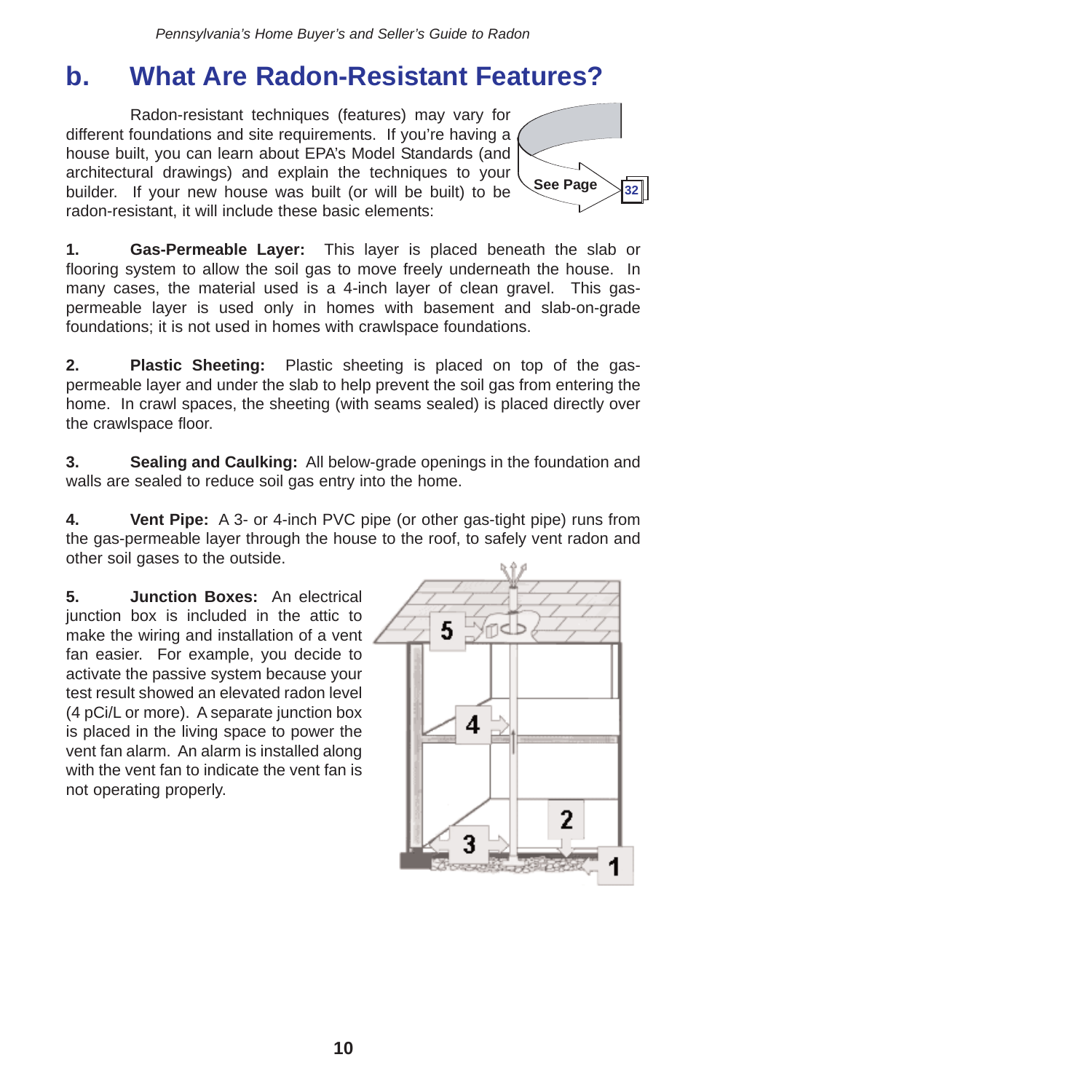# **5. HOW CAN I GET RELIABLE RADON TEST RESULTS?**

Radon testing is easy and the only way to find out if you have a radon problem in your home.

## **a. Types of Radon Devices**

Since you cannot see or smell radon, special equipment is needed to detect it. When you're ready to test your home, you can order a radon test kit by mail from a qualified radon measurement services provider or laboratory. You can also hire a Pennsylvania-certified radon tester, very often a home inspector, who will use a radon device(s) suitable to your situation. The most common types of radon testing devices are listed below.



**See Page** 

**34**

#### *Passive Devices* 9

Passive radon testing devices do not need power to function. These include **charcoal canisters, alpha-track** 

**detectors, charcoal liquid scintillation devices** and **electret ion chamber detectors,** which are available in hardware, drug and other stores; they also can be ordered by mail or phone. These devices are exposed to the air in the home for a specified period of time and then sent to a laboratory for analysis. Both short-term and long-term passive devices are generally inexpensive. Some of these devices may have features that offer more resistance to test interference or disturbance than other passive devices.

#### *Active Devices* 9

Active radon testing devices require power to function. These include continuous radon monitors and continuous working level monitors. They continuously measure and record the amount of radon or its decay products in the air. Many of these devices provide a report of this information which can reveal any unusual or abnormal swings in the radon level during the test period. A qualified tester can explain this report to you. In addition, some of these devices are specifically designed to deter and detect test interference. Some technically advanced active devices offer anti-interference features. Although these tests may cost more, they may ensure a more reliable result.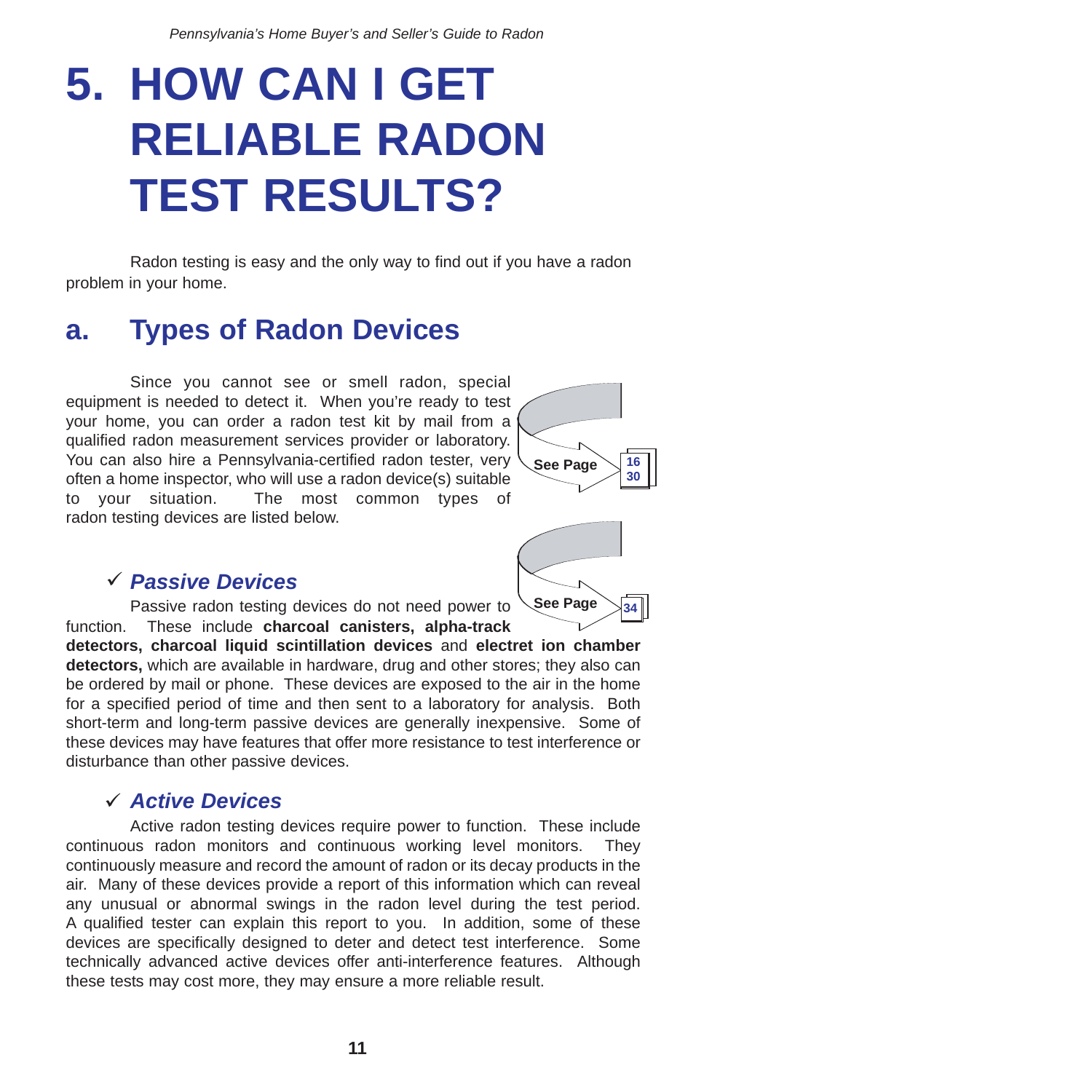## **b. General Information for All Devices**

Make sure to use a radon measurement device from a DEP certified laboratory. Certain precautions should be followed to avoid interference during the test period; see the Radon Testing Checklist for more information on how to get a reliable test result.



#### **Radon Test Device Placement**

DEP recommends that testing device(s) be placed in the lowest level of the home **suitable for occupancy.** DEP considers the basement to be the lowest livable level if it can be used as a living space without major structural changes even if it has not been renovated into a finished living space. The buyer may want to renovate and use the basement as living space such as a bedroom, family room or office. Naturally, areas such as basements with ground floors or low ceilings, etc. need major structural changes before they can be a livable area. These areas are not considered to be a Lowest Livable Area. Further, DEP recommends testing in two or more locations, including the Lowest Livable Area if the house has separate structural zones such as a family room above a crawl space or on a slab-on-grade. A buyer and seller should explicitly discuss and agree on the test locations to avoid any misunderstanding. Their decision should be clearly communicated to the person performing the test.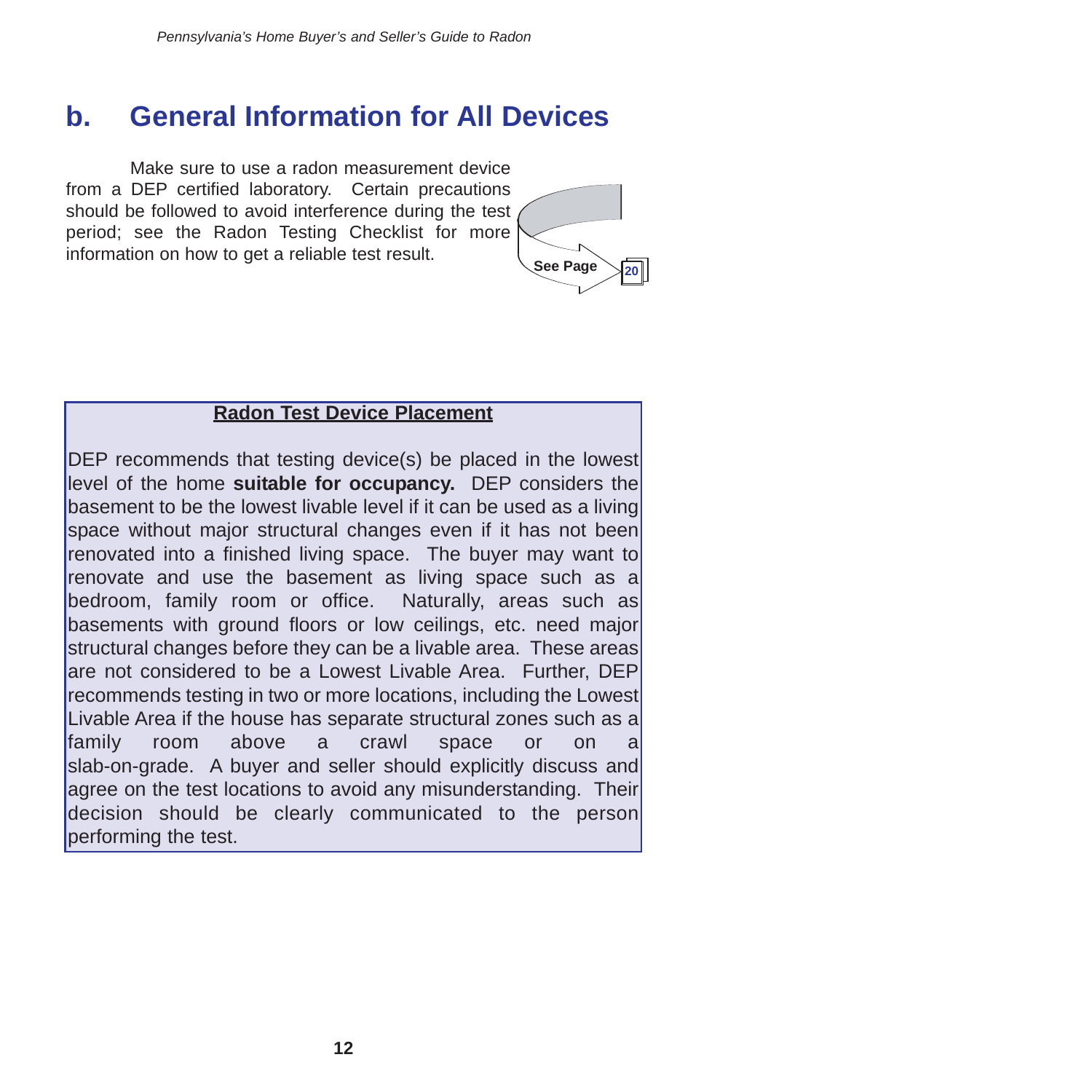## **c. Preventing or Detecting Test Interference**

There is a potential for test interference in real estate transactions. There are several ways to prevent or detect test interference:

- Use a test device that frequently records radon or decay  $\Box$ product levels to detect unusual swings;
- $\Box$ Employ a motion detector to determine whether the test device has been moved or if testing conditions have changed;
- $\Box$ Use a proximity detector to reveal the presence of people in the room which may correlate to possible changes in radon levels during the test;
- $\Box$ Record the barometric pressure to identify weather conditions which may have affected the test;



- Record the temperature to help assess whether doors and  $\Box$ windows have been opened;
- Apply tamper-proof seals to windows to ensure closed- $\Box$ house conditions; and
- Have the seller/occupant sign a non-interference agreement. П.

Home buyers and sellers should consult a DEP-certified radon test provider about the use of these precautions.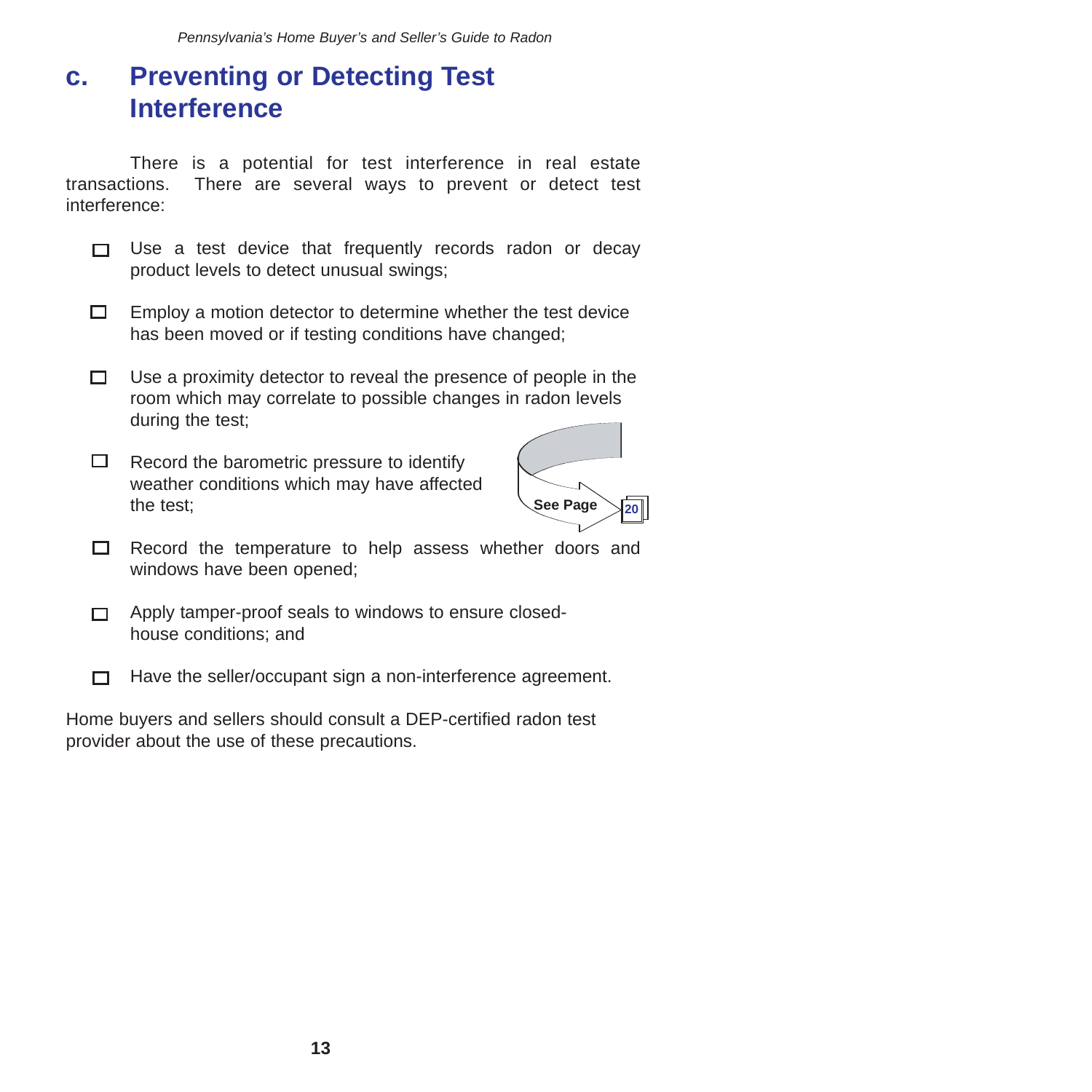## **d. Length of Time to Test**

Because radon levels tend to vary from day to day and season to season, a short-term test is less likely than a long-term test to tell you your year-round average radon level. However, if you need results quickly, a short-term test may be used to decide whether to fix the home.

#### **There Are Two General Ways to Test Your Home for Radon:**

### *Short-Term Testing* 9

The quickest way to test is with short-term tests. Short-term tests remain in your home from two to 90 days, depending on the device. There are two groups of devices which are more commonly used for short-term testing. The passive device group includes **alpha track detectors, charcoal canisters, charcoal liquid scintillation detectors** and **electret ion chambers.** The active device group consists of different types of **continuous monitors.**

Whether you test for radon yourself or hire a Pennsylvania-certified tester, all radon tests should be taken for a minimum of 48 hours. Some devices require a longer (minimum) length of time, e.g., a seven-day charcoal canister device.

### *Long-Term Testing* 9

Long-term tests remain in your home for more than 90 days. **Alpha track** and **electret ion chamber detectors** commonly are used for this type of testing. A long-term test result is more likely to tell you your home's year-round average radon level than a short-term test. If time permits (more than 90 days), long-term tests can be used to confirm initial short-term results. When long-term test results are 4 pCi/L or higher, DEP recommends fixing the home.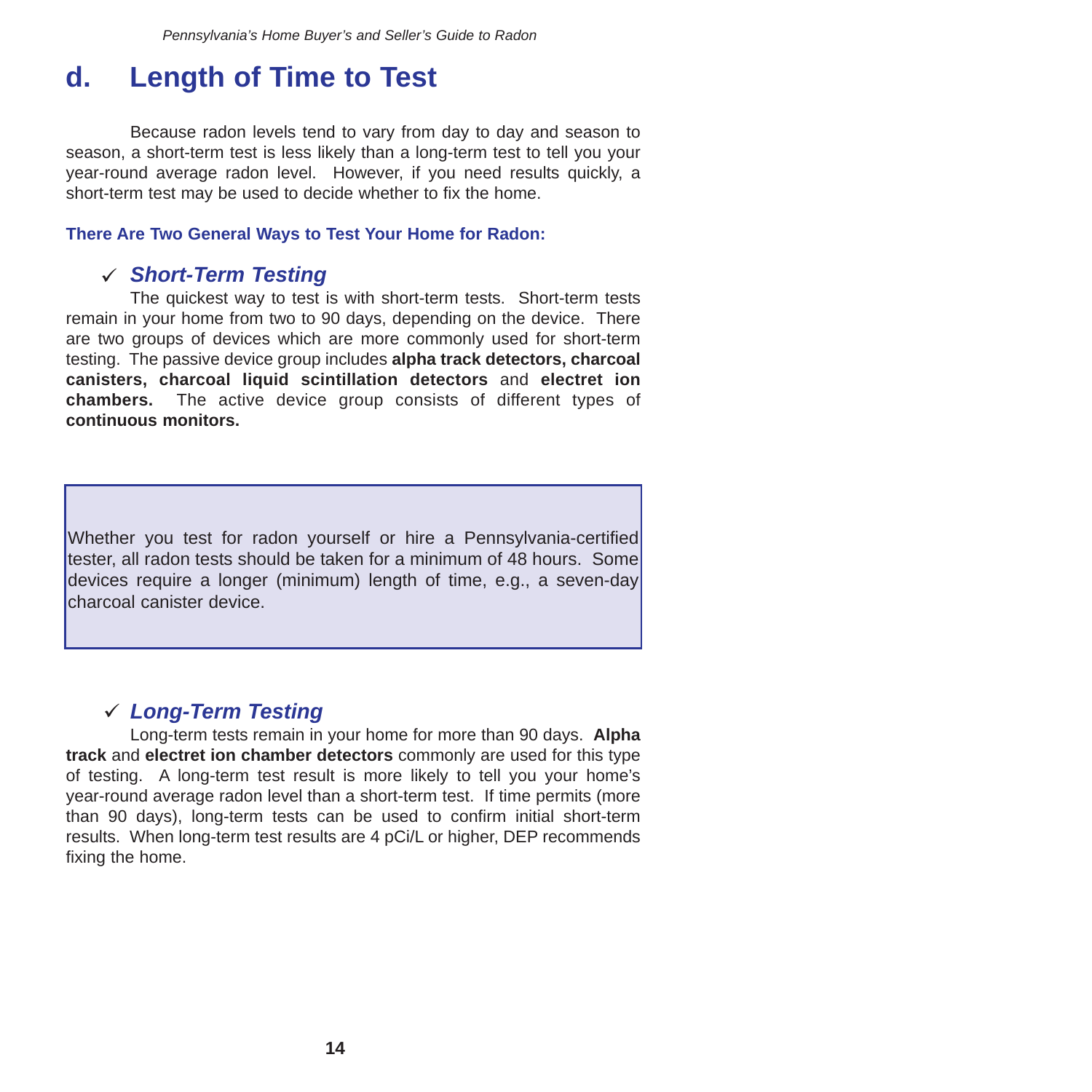## **e. Doing a Short-Term Test...**

If you are testing in a real estate transaction and you need results quickly, any of the following three options for short-term tests are acceptable for determining whether the home should be fixed. Any real estate test for radon should include steps to prevent or detect interference with the test device.



#### **When Choosing a Short-Term Testing Option...**

There are trade-offs among the short-term testing options. Two tests taken at the same time (simultaneous) would improve the precision of this radon test. One test followed by another test (sequential) would most likely give a better representation of the seasonal average. Both active and passive devices may have features which help to prevent test interference.

#### **Short-Term Testing Options**

#### *Passive:*

Take two short-term tests at the same time in the same location for at least 48 hours.

#### *or*

Take an initial short-term test for at least 48 hours.

Immediately upon completing the first test, do a second test using an identical device in the same location as the first test.

#### *Active:*

Test the home with a continuous monitor for at least 48 hours.

## **What to Do Next**

Fix the home if the average of the two tests is 4 pCi/L or more.

Fix the home if the average of the two tests is 4 pCi/L or more.

Fix the home if the average radon level is 4 pCi/L or more.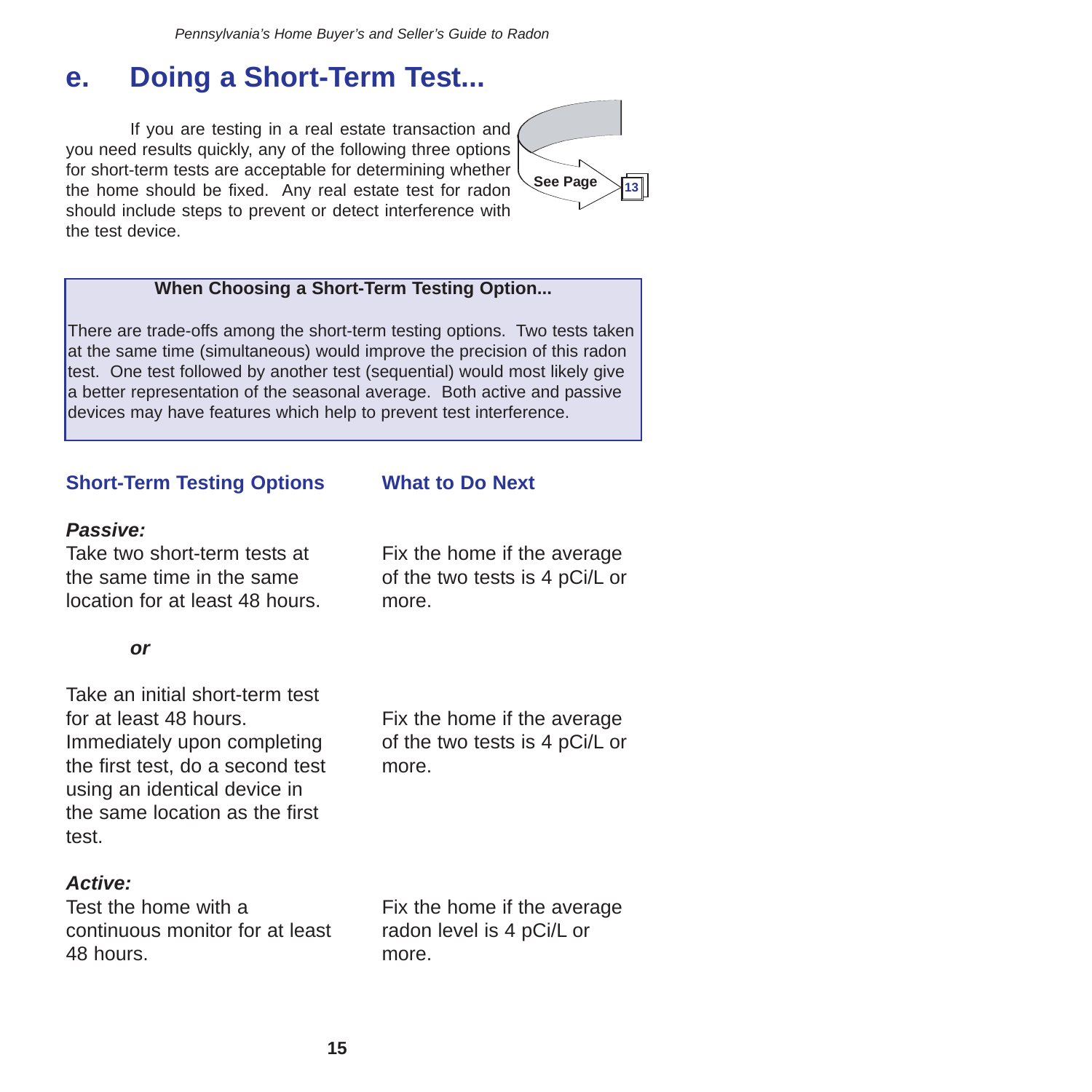## **f. Using Testing Devices Properly for Reliable Results**

#### *If You Do the Test Yourself*  9

When you are taking a short-term test, close windows and doors to the outside and keep them closed, except for normal entry and exit. If you are taking a short-term test lasting less than four days, be sure to:



- П. Close your windows and outside doors at least 12 hours before beginning the test;
- П. Do not conduct short-term tests lasting less than four days during severe storms or periods of high winds;
- $\Box$ Follow the testing instructions and record the start time and date;
- п Place the test device at least 20 inches above the floor in a location where it will not be disturbed and where it will be away from drafts, high heat, high humidity and exterior walls;
- П Leave the test kit in place for as long as the test instructions say; and
- П. Once the test is finished, record the stop time and date, reseal the package and return it immediately to the lab specified on the package for analysis.

You should receive your test results within a few days or weeks. If you need results quickly, you should find out how long results will take and, if necessary, request expedited service.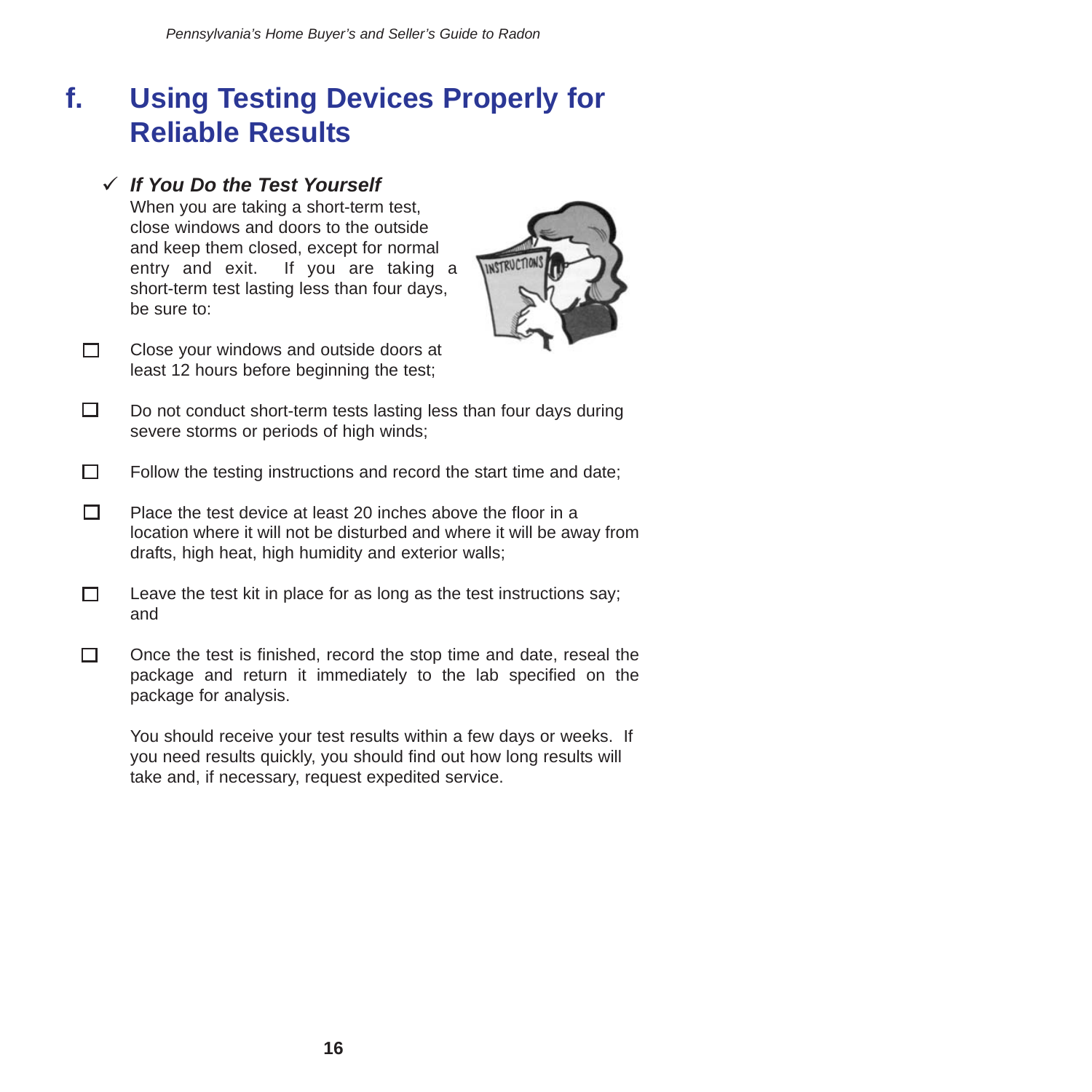### *If You Hire a Radon Tester* 9

In many cases, home buyers and sellers may decide to have the radon test done by a qualified radon tester who knows the proper conditions, test devices and guidelines for obtaining a reliable radon test result. They also can:

□ Verify that the tester is DEP-certified by asking for a certified DEP ID card or call 1-800-23RADON;



- m. Evaluate the home and recommend a testing approach designed to make sure you get reliable results;
- $\Box$ Explain how proper conditions can be maintained during the radon test;
- Emphasize to a home's occupants that a reliable test result  $\Box$ depends upon their cooperation. Interference with, or disturbance of, the test or closed-house conditions will invalidate the test result;
- П. Analyze the data and report the measurement results; and
- $\Box$ Provide an independent test result.

## **g. Interpreting Radon Test Results**

The national average indoor radon level is estimated to be about 1.3 pCi/L; roughly 0.4 pCi/L of radon is normally found in the outside air. The U.S. Congress has set a long-term goal that indoor radon levels be no more than outdoor levels. While this goal is not yet technologically achievable for all homes, radon levels in many homes can be reduced to 2 pCi/L or less.

#### **Radon Test Results Reported in Two Ways**

Your radon test results may be reported in either picocuries per liter of air (pCi/L) or working levels (WL). If your test result is in pCi/L, DEP recommends you fix the home if the radon level is 4 pCi/L or higher. If your test result is in WL, DEP recommends you fix the home if the working level is 0.016 WL or higher. Some states require WL results to be converted to pCi/L to minimize confusion.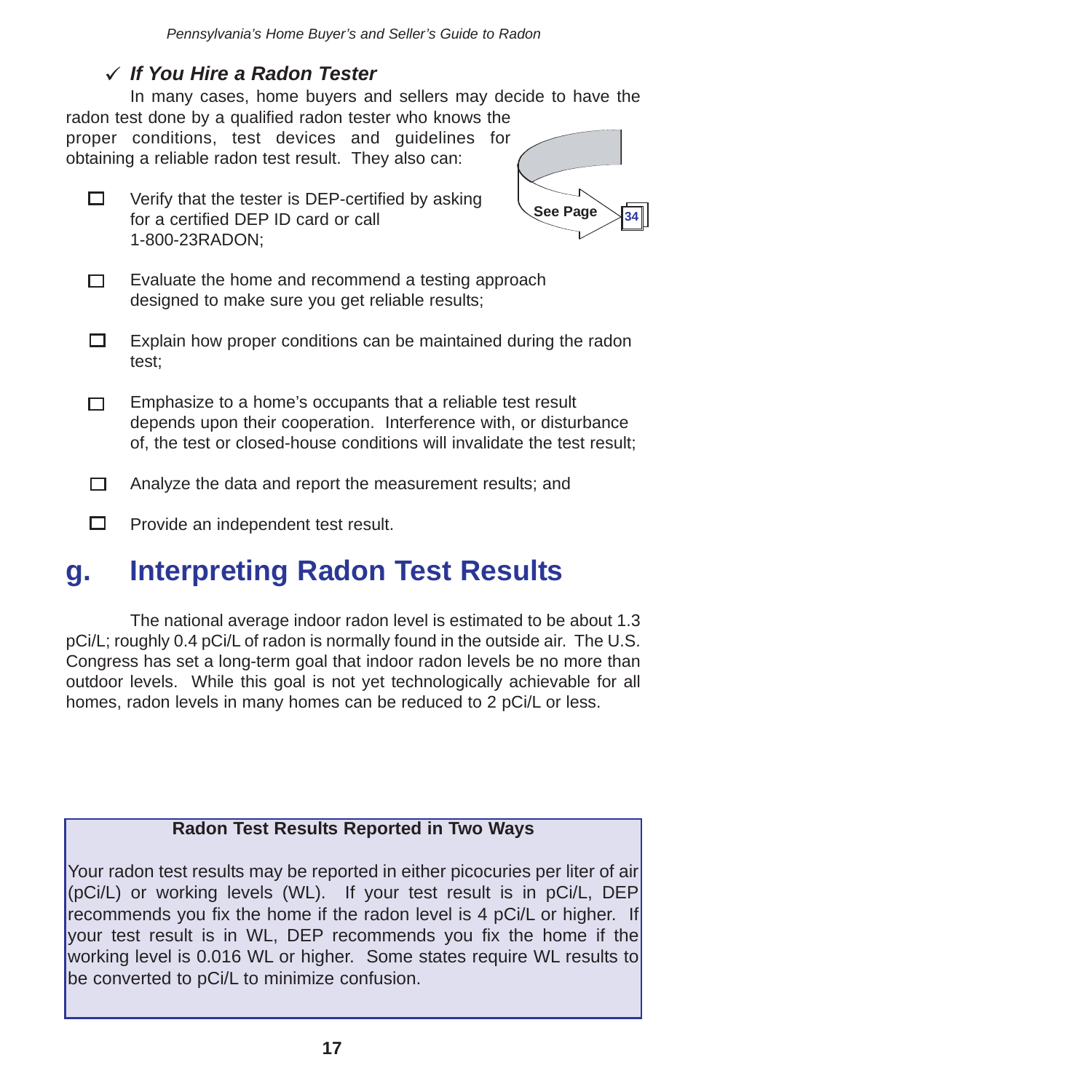### **RADON RISK IF YOU SMOKE**

| Radon<br>Level | If 1,000 people who<br>smoked were exposed<br>to this level over a<br>lifetime $^*$ | The risk of cancer<br>from<br>radon exposure<br>compares to** | <b>WHAT TO DO:</b><br>Stop smoking and             |
|----------------|-------------------------------------------------------------------------------------|---------------------------------------------------------------|----------------------------------------------------|
| 20 pCi/L       | About 260 people could<br>get lung cancer                                           | 250 times the risk of<br>drowning                             | Fix your home                                      |
| 10 pCi/L       | About 150 people could<br>get lung cancer                                           | 200 times the risk of<br>dying in a home fire                 | Fix your home                                      |
| 8 pCi/L        | About 120 people could<br>get lung cancer                                           | 30 times the risk of<br>dying in a fall                       | Fix your home                                      |
| 4 pCi/L        | About 62 people could<br>get lung cancer                                            | 5 times the risk of<br>dying in a car crash                   | Fix your home                                      |
| 2 pCi/L        | About 32 people could<br>get lung cancer                                            | 6 times the risk of<br>dying from poison                      | <b>Consider fixing</b><br>between 2 and 4<br>pCi/L |
| $1.3$ pCi/L    | About 20 people could<br>get lung cancer                                            | (Average indoor<br>radon level)                               | (Reducing<br>radon levels<br>below                 |
| $0.4$ pCi/L    | About 3 people could get<br>lung cancer                                             | (Average outdoor<br>radon level)                              | 2 pCi/L is<br>difficult)                           |

#### **Note: If you are a former smoker, your risk may be lower.**

\* Lifetime risk of lung cancer deaths from EPA Assessment of Risks from Radon in Homes

(EPA 402-R-03-003). \*\* Comparison data calculated using the Centers for Disease Control and Prevention's 1999- 2001 National Center for Injury Prevention and Control Reports.

\*\*\* Assuming constant lifetime exposure at a given radon level.

### **RADON RISK IF YOU'VE NEVER SMOKED**

| Radon<br>Level | If 1,000 people who never<br>smoked were exposed<br>to this level over a<br>lifetime* | The risk of cancer from<br>radon exposure<br>compares to** | <b>WHAT TO DO:</b>                             |
|----------------|---------------------------------------------------------------------------------------|------------------------------------------------------------|------------------------------------------------|
| 20 pCi/L       | About 36 people could<br>get lung cancer                                              | 35 times the risk of<br>drowning                           | Fix your home                                  |
| 10 pCi/L       | About 18 people could<br>get lung cancer                                              | 20 times the risk of<br>dying in a home fire               | Fix your home                                  |
| 8 pCi/L        | About 15 people could<br>get lung cancer                                              | 4 times the risk of<br>dying in a fall                     | Fix your home                                  |
| 4 pCi/L        | About 7 people could get<br>lung cancer                                               | The risk of dying in a<br>car crash                        | Fix your home                                  |
| 2 pCi/L        | About 4 person could get<br>lung cancer                                               | The risk of dying from<br>poison                           | <b>Consider fixing</b><br>between 2 and 4 pC/L |
| 1.3 $pCi/L$    | Less than 2 people could<br>get lung cancer                                           | (Average outdoor<br>radon level)                           | (Reducing<br>radon levels below                |
| $0.4$ pCi/L    |                                                                                       | (Average outdoor<br>radon level)                           | 2 pC/L<br>is difficult)                        |

#### **Note: If you are a former smoker, your risk may be lower.**

\* Lifetime risk of lung cancer deaths from EPA Assessment of Risks from Radon in Homes (EPA 402-R-03-003).

\*\* Comparison data calculated using the Centers for Disease Control and Prevention's 1999-

2001 National Center for Injury Prevention and Control Reports.

\*\*\* Assuming constant lifetime exposure at a given radon level.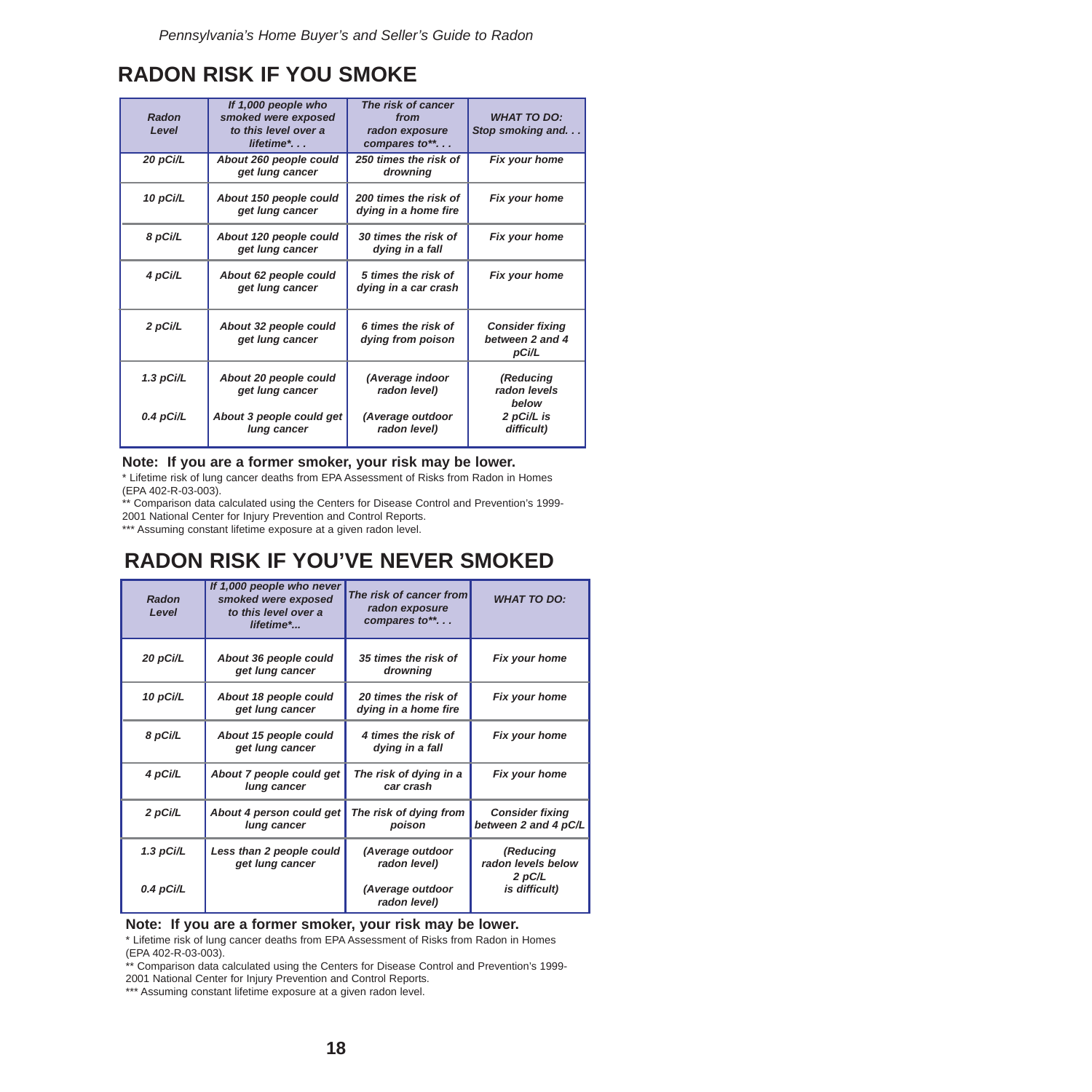Sometimes short-term tests are less definitive about whether the radon level in the home is at or above 4 pCi/L, particularly when the results are close to 4 pCi/L. For example, if the average of two short-term tests is 4.1 pCi/L, there is about a 50 percent chance that the year-round average is somewhat below, or above, 4 pCi/L.

However, EPA as well as DEP, believes that any radon exposure carries some risk; no level of radon is safe. Even radon levels below 4 pCi/L pose some risk. You can reduce your risk of lung cancer by lowering your radon level.

As with other environmental pollutants, there is some uncertainty about the magnitude of radon health risks. However, we know more about radon risks than risks from most other cancer-causing substances. This is because estimates of radon risks are based on data from human studies (underground miners). Additional studies on more typical populations are underway.

Your radon measurement will give you an idea of your risk of getting lung cancer. Your chances of getting lung cancer from radon depend mostly on:

- $\checkmark$  Your home's radon level;
- $\checkmark$  The amount of time you spend in your home; and
- $\checkmark$  Whether you are a smoker or have ever smoked.

Smoking combined with radon is an especially serious health risk. If you smoke or are a former smoker, the presence of radon greatly increases your risk of lung cancer. If you stop smoking now and lower the radon level in your house, you will reduce your lung cancer risk.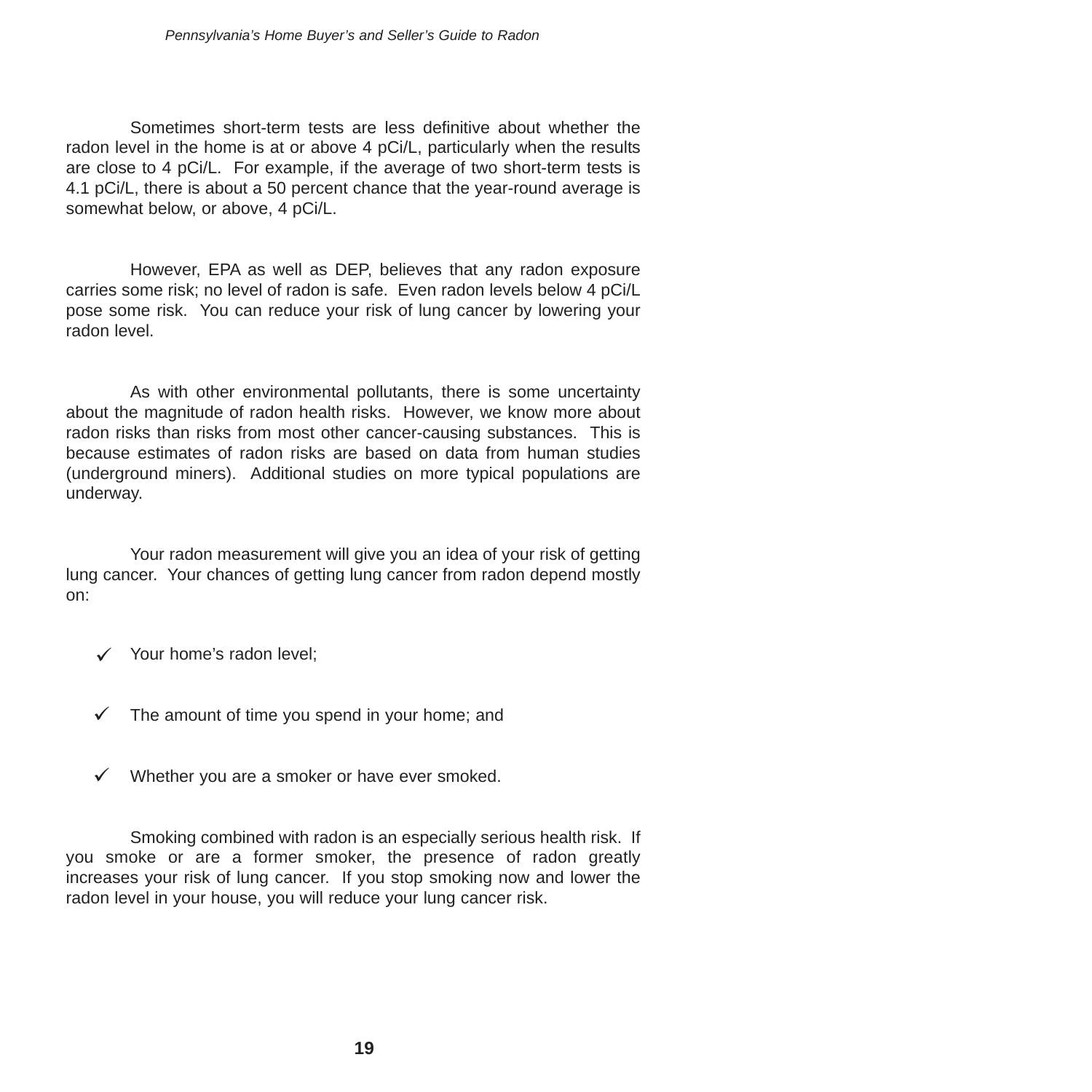# **RADON TESTING CHECKLIST**

For reliable test results, follow this Radon Testing Checklist carefully. Testing for radon is not complicated. Improper testing may yield inaccurate results and require another test. Disturbing or interfering with the test device, or with closed-house conditions\*, will invalidate the test results. If the seller or qualified tester cannot confirm that all items have been completed, take another test.

#### *Before Conducting a Radon Test:*  $\checkmark$

- Notify the occupants of the importance of  $\Box$ proper testing conditions. Give the occupants written instructions or a copy of this Guide and explain the directions carefully.
- $\Box$ Conduct the radon test for a minimum of 48 hours; some test devices have a minimum exposure time greater than 48 hours.



- $\Box$ When doing a short-term test ranging from two to four days, it is important to maintain closed-house conditions for at least 12 hours before the beginning of the test and during the entire test period.
- $\Box$ When doing a short-term test ranging from two to 90 days, DEP requires that closed-house conditions be maintained.
- П. If you conduct the test yourself, use a qualified radon measurement device and ensure the laboratory is certified by calling us at 1-800-23RADON.
- $\Box$ If you hire someone to do the test, verify that the tester is Pennsylvania certified. Ask to see a current DEP-certified photo ID card and check the expiration date.

\*Closed-house conditions means keeping all windows closed, keeping doors closed except for normal entry and exit and not operating fans or other machines which bring in air from outside. Fans that are part of a radon-reduction system or small exhaust fans operating for only short periods of time may run during the test.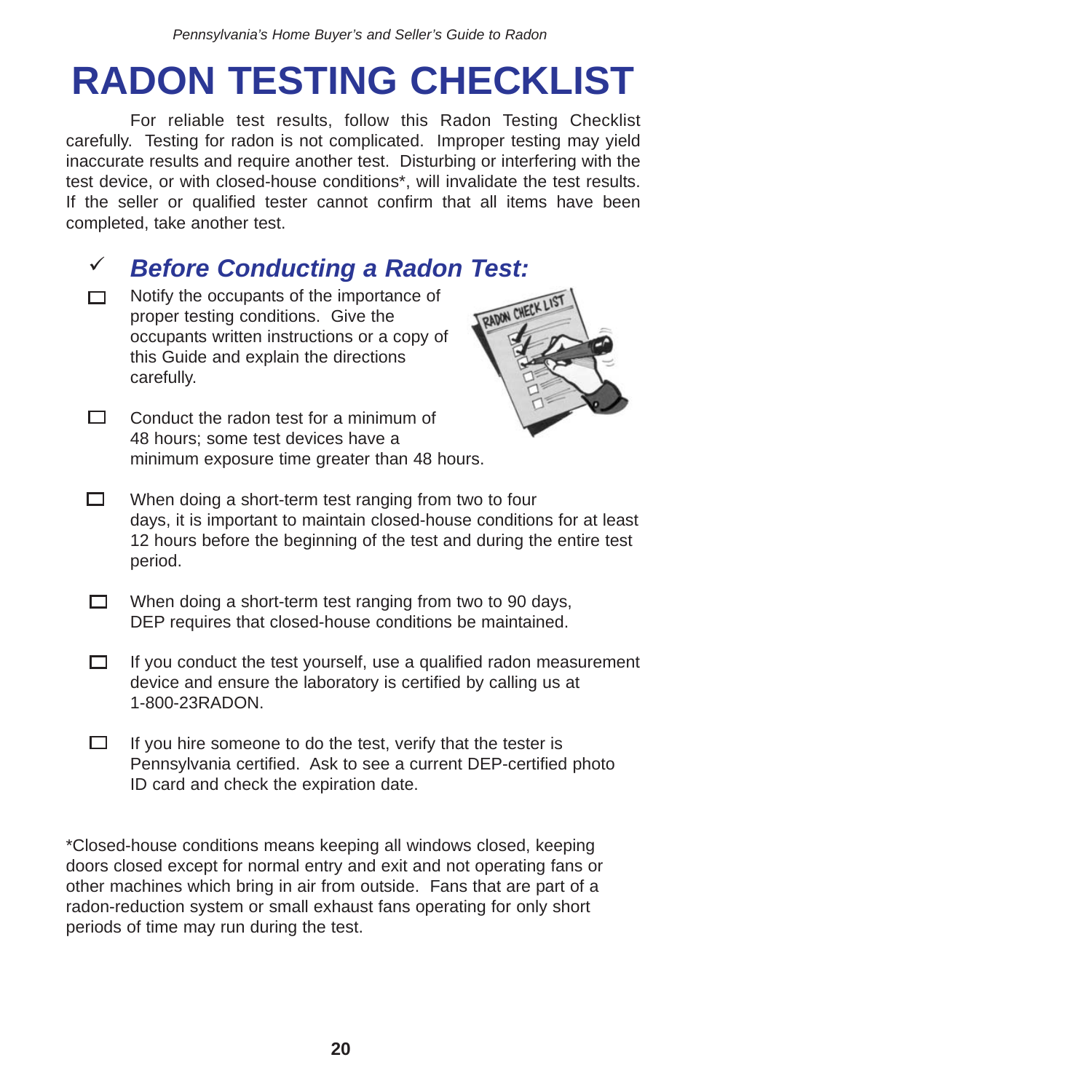# **RADON TESTING CHECKLIST**

- $\Box$ The test should include method(s) to prevent or detect interference with testing conditions or with the testing device itself.
- □ If the house has an active radon-reduction system, make sure the vent fan is operating properly. If the fan is not operating properly, have it (or ask to have it) repaired and then test.

#### *During a Radon Test:*  $\checkmark$

 $\Box$ Maintain closed-house conditions during the entire duration of a short-term test.

- $\Box$ Operate the home's heating and cooling systems normally during the test. For tests lasting less than one week, operate only airconditioning units which recirculate interior air.
- $\Box$ Do not disturb the test device at any time during the test.
- $\Box$ If a radon-reduction system is in place, make sure the system is working properly and will be in operation during the entire radon test.

#### *After a Radon Test:*  $\checkmark$

- П. If you conduct the test yourself, be sure to promptly return the test device to the DEP-certified laboratory. Be sure to complete the required information, including start and stop times, test location, etc.
- If an elevated radon level is found, fix the home. Contact a □ □ DEP-certified radon-reduction contractor about lowering the radon level. EPA recommends that you fix the home when the radon level is 4 pCi/L or more.
- $\Box$ Be sure that you or the radon tester can demonstrate or provide information to ensure that the testing conditions were not violated during the testing period.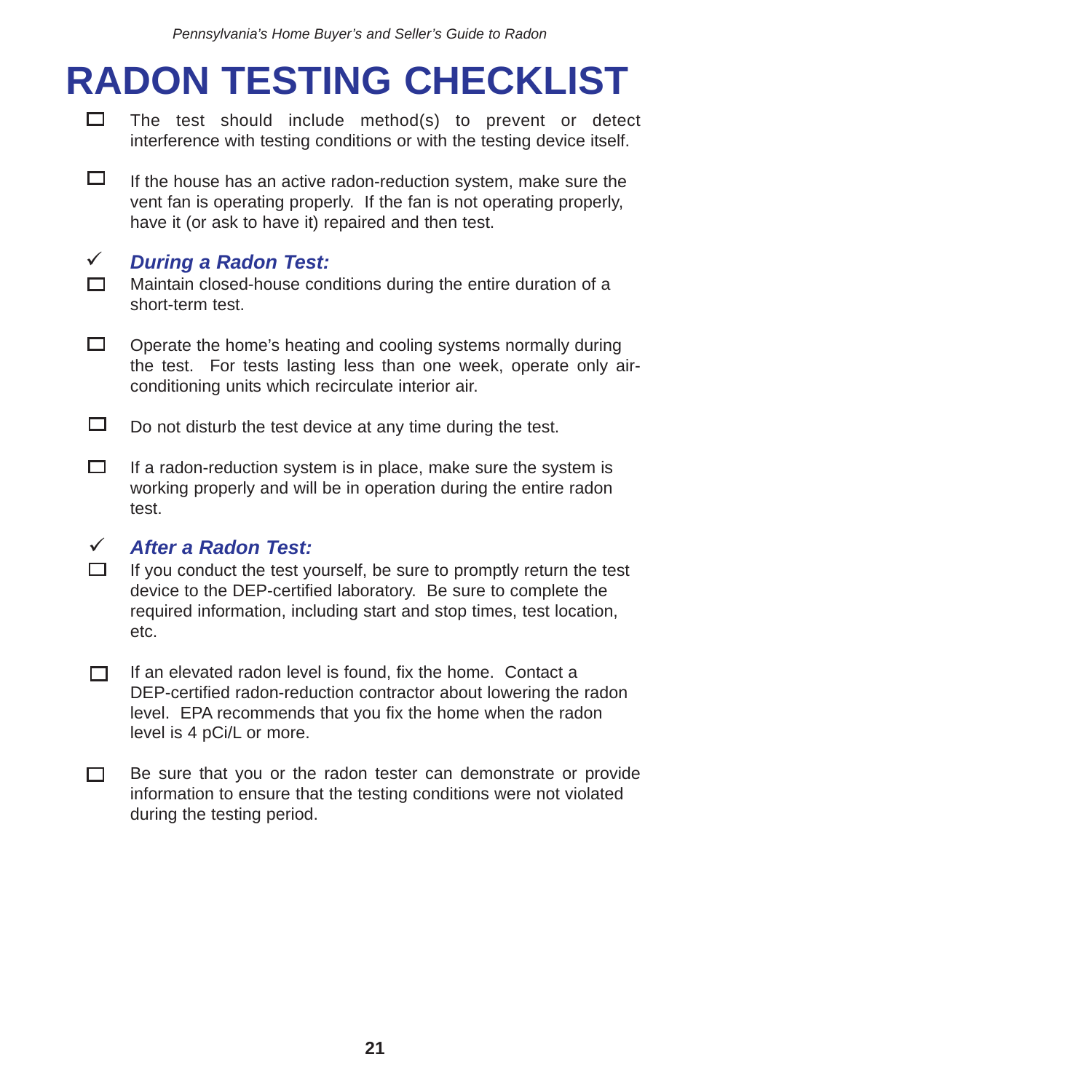# **6. WHAT SHOULD I DO IF THE RADON LEVEL IS HIGH?**

## **a. High Radon Levels Can Be Reduced**

EPA, as well as DEP, recommends that you take action to reduce your home's indoor radon levels if your radon test result is 4 pCi/L or higher. It is better to correct a radon problem before placing your home on the market because you have more time to address a radon problem.

If elevated levels are found during the real estate transaction, the buyer and seller should discuss the timing and costs of radon reduction. The cost of making repairs to reduce radon levels depends on how your home was built and other factors. Most homes can be fixed for about the same cost as other common home repairs, like painting or having a new hot water heater installed. The average cost for a contractor to lower radon levels in a home can range from \$800 to \$2,500.

## **b. How to Lower the Radon Level In Your Home**

A variety of methods can be used to reduce radon in homes. Sealing cracks and other openings in the foundation is a basic part of most approaches to radon reduction. DEP does not recommend the use of sealing alone to limit radon entry. Sealing alone has not been shown to lower radon levels significantly or consistently.

In most cases, a system with a vent pipe(s) and fan(s) is used to reduce radon. These "sub-slab depressurization" systems do not require major changes to your home. Similar systems can also be installed in homes with crawl spaces. These systems prevent radon gas from entering the home from below the concrete floor and from outside the foundation. DEP-certified radon mitigation contractors may use other methods that may also work in your home. The right system depends on the design of your home and other factors.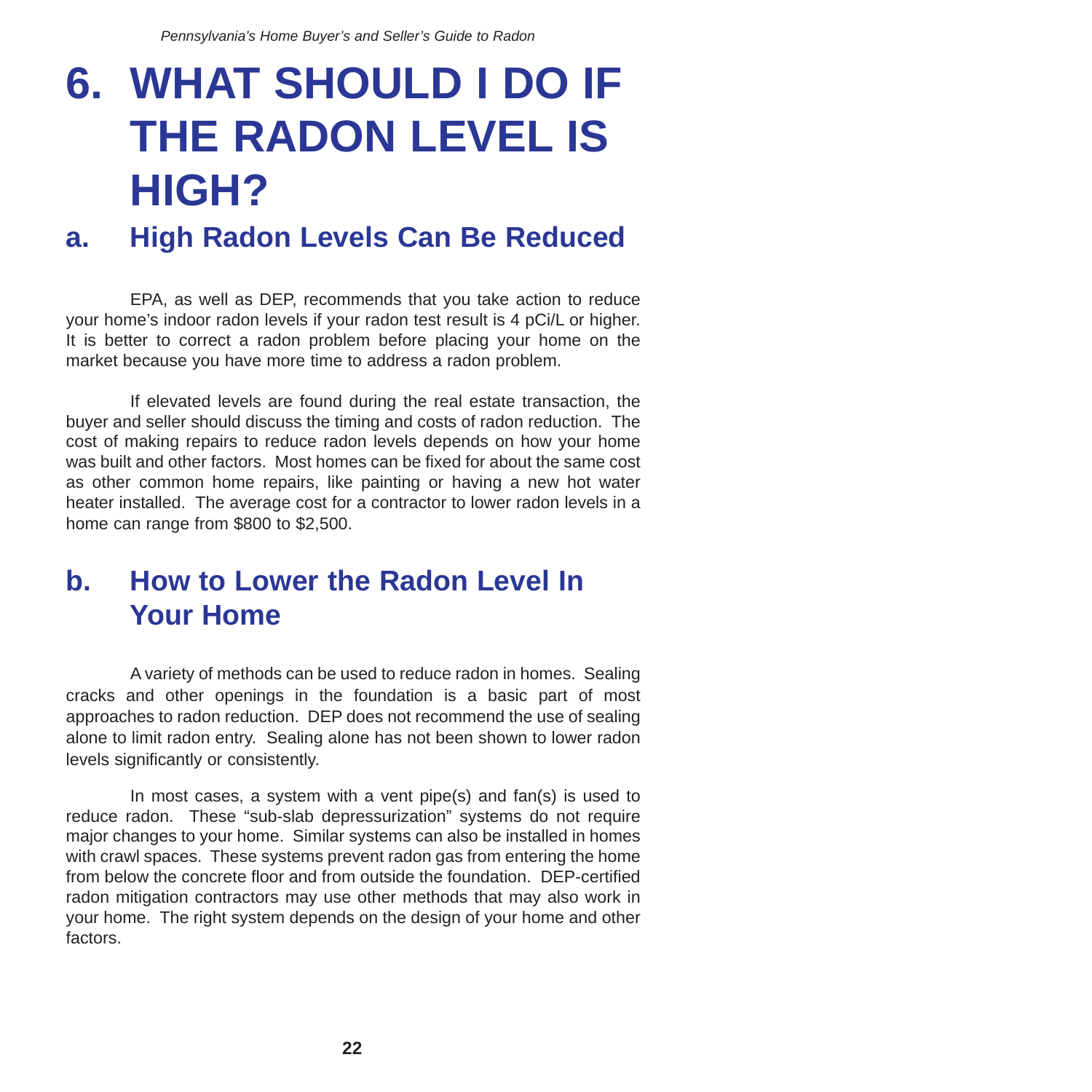Techniques for reducing radon are discussed in Pennsylvania's Consumer's Guide to Radon Reduction. As with any other household appliance, there are costs associated with the operation of a radon-reduction system.

#### **Radon and Home Renovations**

If you are planning any major renovations, such as converting an unfinished basement area into living space, it is especially important to test the area before you begin.

If your test results indicate an elevated radon level, radon-resistant techniques can be inexpensively included as part of the renovation. Major renovations can change the level of radon in any home. Test again after the work is completed.

You also should test your home again after it is fixed to be sure that radon levels have been reduced. If your living patterns change and you begin occupying a lower level of your home (such as a basement), you should retest your home on that level. In addition, it is a good idea to retest your home sometime in the future to be sure radon levels remain low.

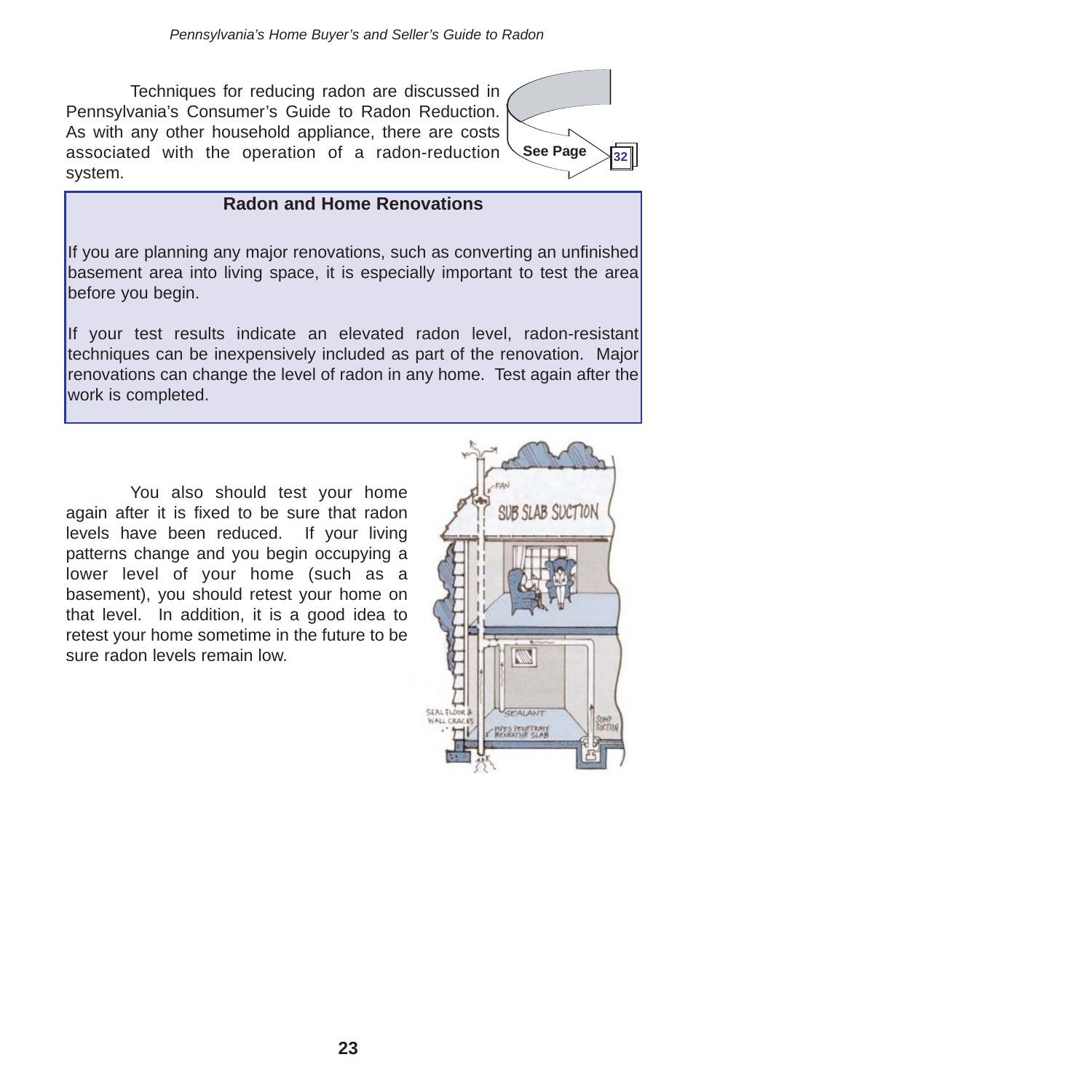## **c. Selecting a Radon-Reduction (Mitigation) Contractor**

Select a PA DEP certified radon-reduction contractor to reduce the radon level in your home. Any mitigation measures taken or system installed in your home must conform to the PA Radon Mitigation Standards and local codes.

DEP recommends that the mitigation contractor review the radon measurement results before beginning any radon-reduction work. Test again after the radon mitigation work has been completed to confirm that previous elevated levels have been reduced.



**See Page** 

**34 34**

**33**

## **d. What Can a DEP-certified Radon-Reduction Contractor Do for You?**

A certified radon-reduction (mitigation) contractor should be able to:

- П Review testing guidelines and measurement results and determine if additional measurements are needed;
- П Evaluate the radon problem and provide you with a detailed, written proposal on how radon levels will be lowered;
- П Design a radon-reduction system;
- Install the system according to Pennsylvania Radon Mitigation П. Standards and state and local codes; and
- Make sure the finished system effectively reduces radon levels to П acceptable levels.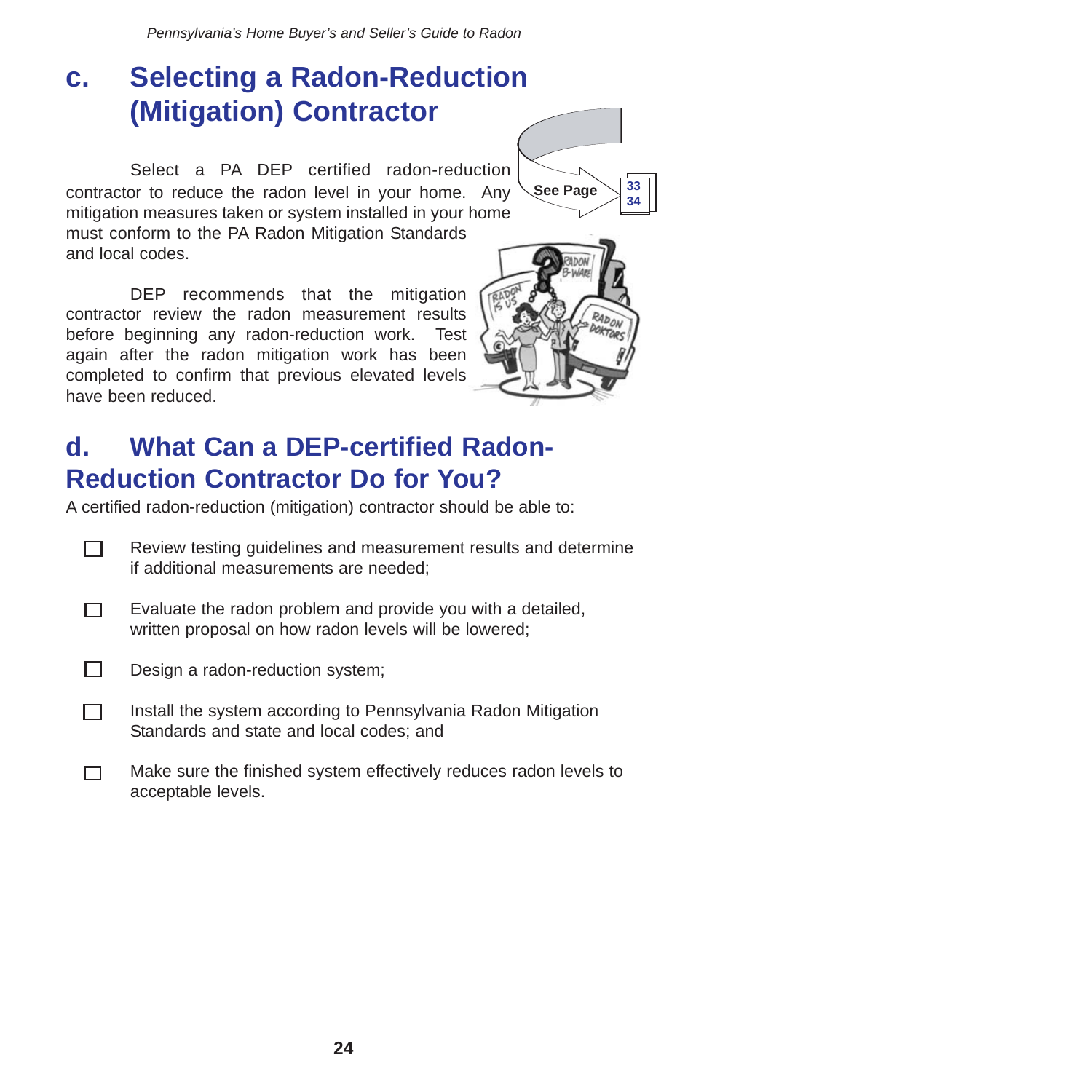Choose a DEP-certified radon mitigation contractor to fix your radon problem just as you would for any other home repair. You may want to get more than one estimate and ask for and check their references. To verify certification, see www.depweb.state.pa.us, keyword: Radon, or call us at 1-800-23RADON.

Be aware that a potential conflict of interest exists if the same person or firm performs the testing and installs the mitigation system. If the same person or firm does the testing and mitigation, make sure the testing is done in accordance with the Radon Testing Checklist.

## **e. Radon In Water**

The radon in your home's indoor air can come from two sources: the soil or your water supply. Compared to radon entering your home through the water, radon entering your home through the soil is a much larger risk. If you've tested for radon in air **and** have elevated radon levels and your water comes from a private well, have your water tested. The devices and procedures for testing your home's water supply are different from those used for measuring radon in air.

The radon in your water supply poses an inhalation risk and an ingestion risk. Research has shown that your risk of lung cancer from breathing radon in air is much larger than your risk of stomach cancer from swallowing water with radon in it. Most of your risk from radon in water comes from radon released into the air when water is used for showering and other household purposes.

Radon in your home's water is not usually a problem when its source is surface water. A radon in water problem is more likely when its source is groundwater, e.g., a private well or a public water supply system that uses groundwater. Some public water systems treat their water to reduce radon levels before it is delivered to your home. If you are concerned that radon may be entering your home through the water and your water comes from a public water supply, contact your water supplier.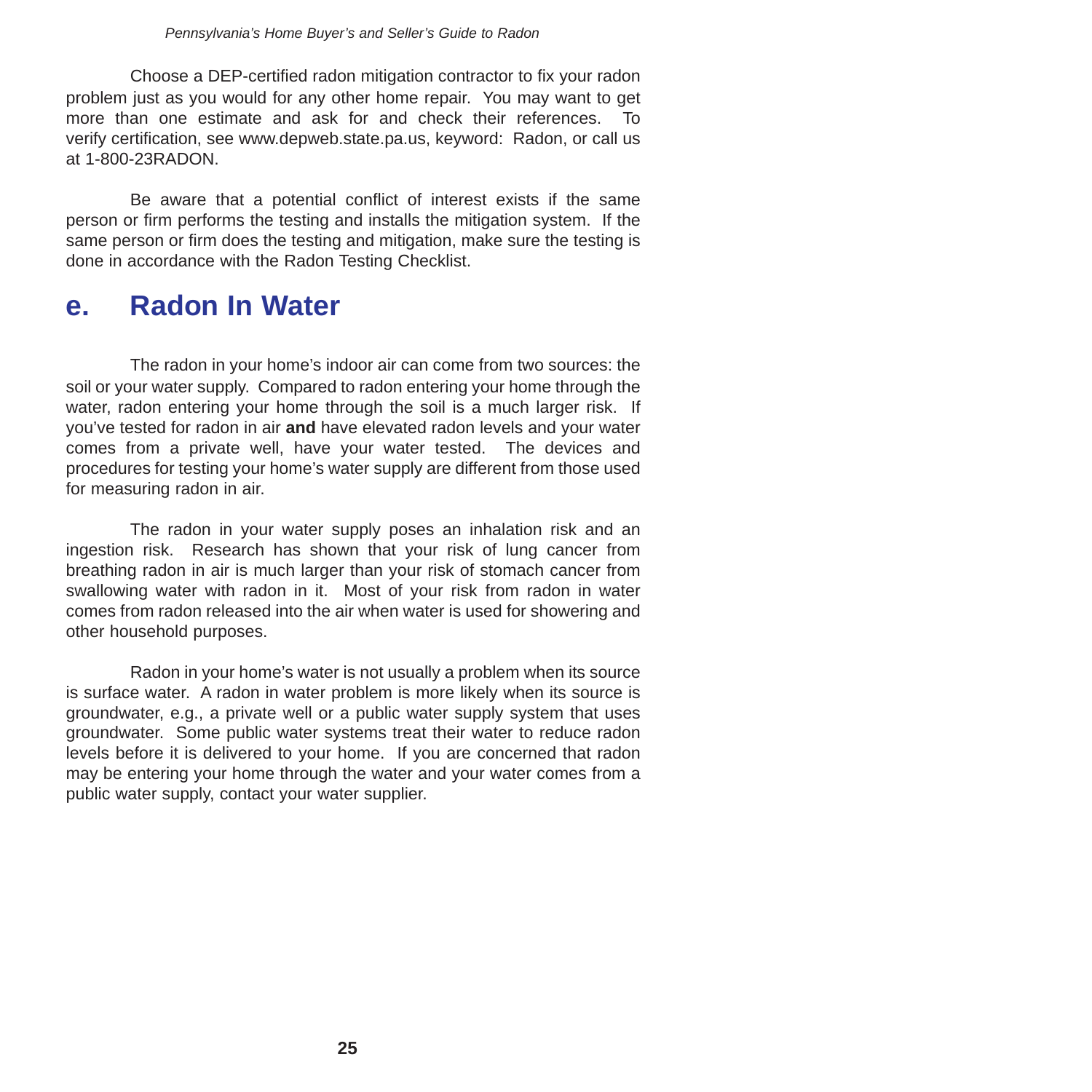If you've tested your private well and have a radon in water problem, it can be fixed. Your home's water supply can be treated in one of two ways. **Pointof-entry** treatment can effectively remove radon from the water before it enters your home. Point-of-entry treatment usually employs either granular activated carbon (GAC) filters or aeration devices. While GAC filters usually cost less than aeration devices, filters can collect radioactivity and may require a special method of disposal.

**Point-of-use** treatment devices remove radon from your water at the tap, but only treat a small portion of the water you use, e.g., the water you drink. Point-of-use devices are not effective in reducing the risk from breathing radon released into the air from all water used in the home.

For information on radon in water, testing and treatment and existing or planned radon in drinking water standards, or for general help, call EPA's Drinking Water Hotline at (800) 426-4791. For the most current information on health risks from radon in drinking water, visit www.epa.gov/ogwdw/radon/nas.html then choose Executive Summary.

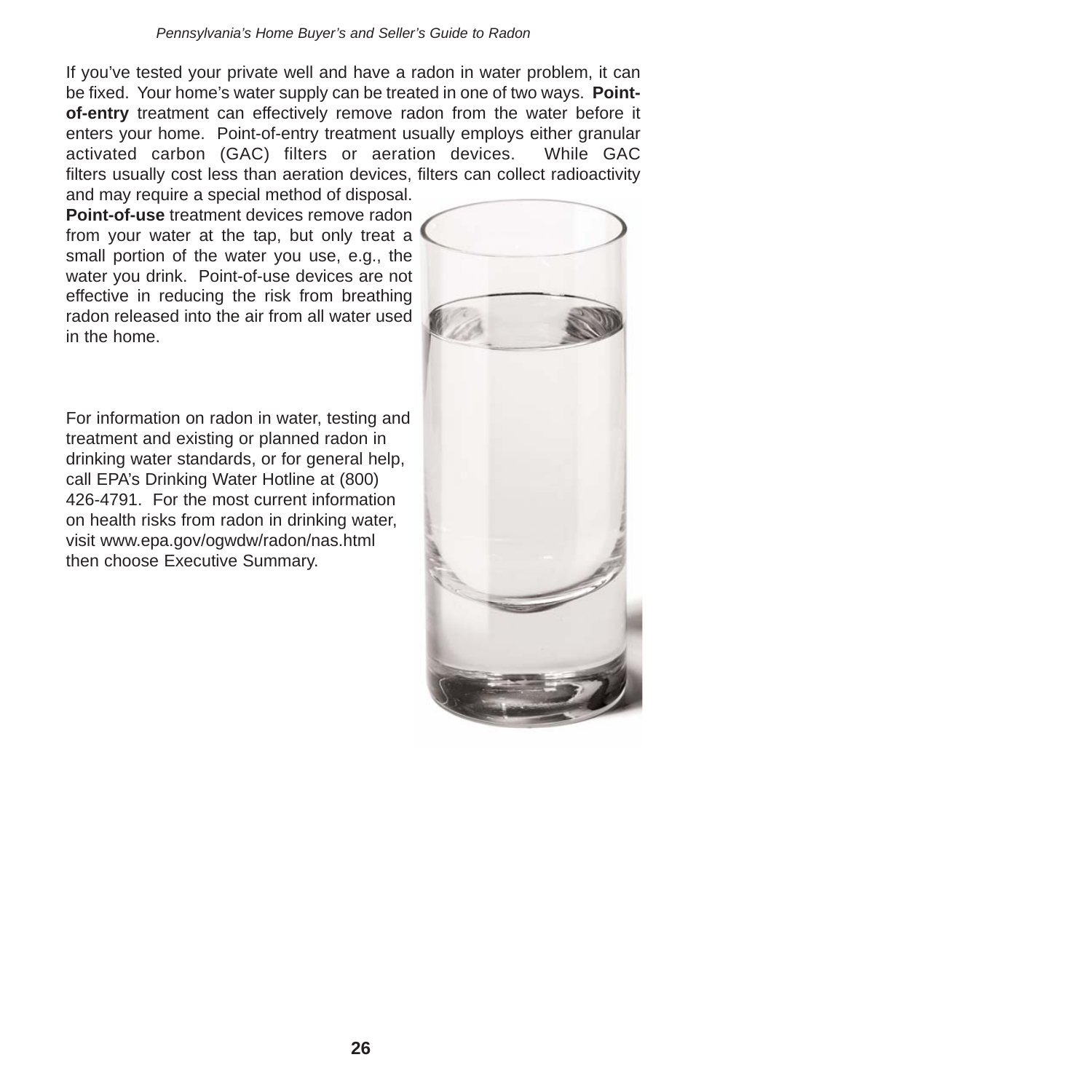# **7. RADON MYTHS AND FACTS**

*MYTH #1:* Scientists are not sure that radon really is a problem.

*FACT:* Although some scientists dispute the precise number of deaths due to radon, all the major health organizations, such as the Centers for Disease Control, the American Lung Association and the American Medical Association, agree with estimates that radon causes thousands of preventable lung cancer deaths every year. This



is especially true among smokers, since the risk to smokers is much greater than to non-smokers.

#### **MYTH #2:** Radon testing devices are not reliable and are difficult to find.

*FACT:* Reliable radon tests are available from DEP-certified radon testers and companies. Active radon devices can continuously gather and periodically record radon levels to reveal any unusual swings in the radon level during the test. Reliable testing devices are also available by phone or mail-order and can be purchased in hardware stores and other retail outlets as long as the laboratory is DEP-certified. To verify DEP-certification, call us at 1-800-23RADON.



*MYTH #3*: Radon testing is difficult and time-consuming.

*FACT:* Radon testing is easy. You can test your home yourself or hire a DEP-certified radon test company. Either approach takes only a small amount of time and effort.

*MYTH #4:* Homes with radon problems cannot be fixed.

*FACT:* There are solutions to radon problems in homes. Thousands of home owners already have lowered their radon levels. Radon levels can be readily lowered for between \$800



and \$2,500. Call 1-800-23RADON (PA only) for a list of DEP-certified mitigation contractors or refer to the "Radon Services Directory" on our website.

*MYTH #5:* Radon only affects certain types of homes.

*FACT:* Radon can be a problem in all types of homes, including old homes, new homes, drafty homes, insulated homes, homes with basements and homes without basements. Local geology, construction materials and how the home was built are among the factors that can affect radon levels in homes.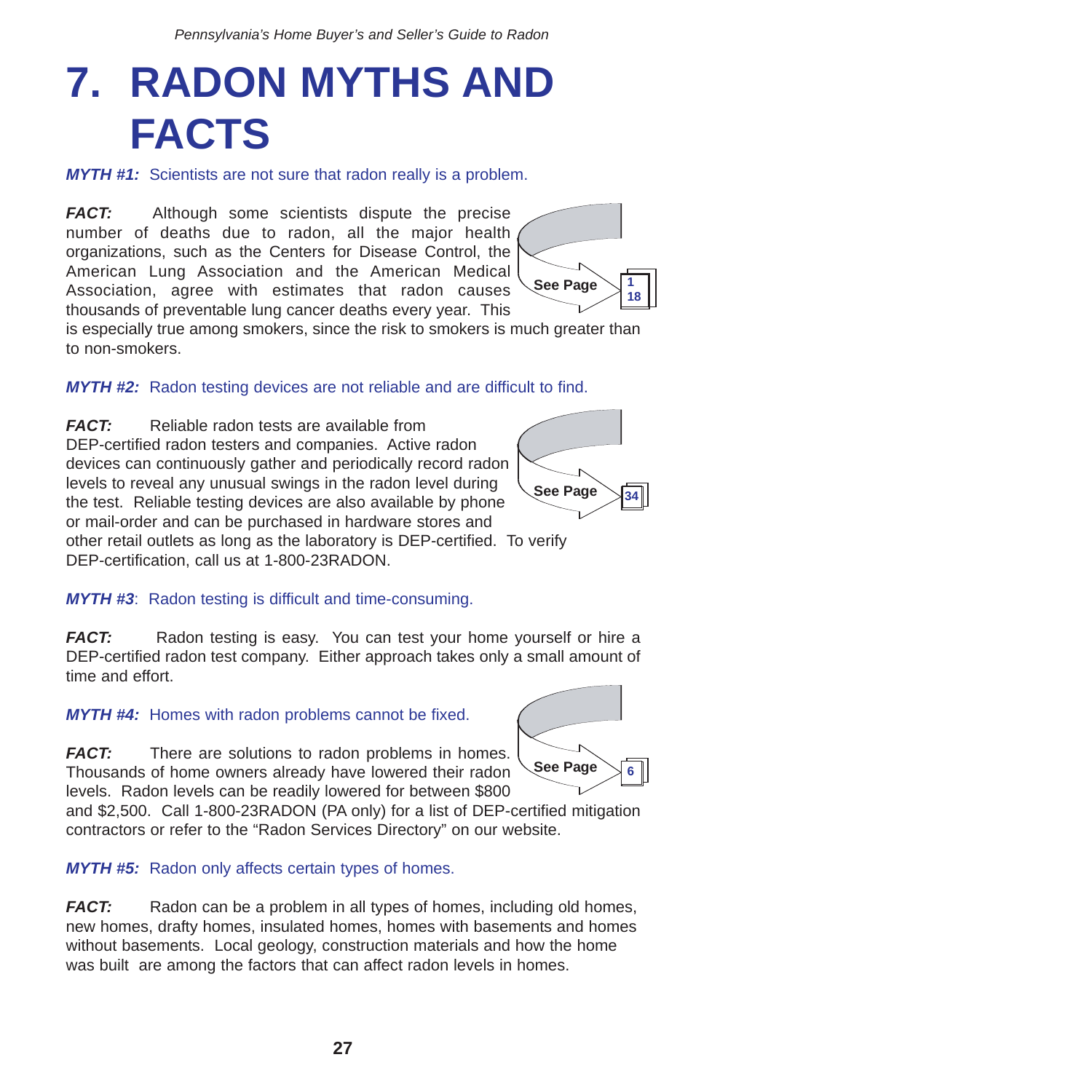#### *MYTH #6:* Radon is only a problem in certain parts of the country.

*FACT:* High radon levels have been found in every state. Radon problems do vary from area to area, but the only way to know a home's radon level is to test.

*MYTH #7:* A neighbor's test result is a good indication of whether your home has a radon problem.

*FACT:* It is not. Radon levels vary from home to home. The only way to know if your home has a radon problem is to test it.

*MYTH #8*: Everyone should test their water for radon.

*FACT:* While radon gets into some homes through the water, it is important to first test the air in the home for radon. If your water comes from a public water system that uses groundwater, call your water supplier. If high radon levels are found and the home has a private well, call the Safe Drinking Water Hotline at (800) 426-4791 or 1-800-23RADON (Pennsylvania only) for information on testing your water. **See Page** 

*MYTH #9:* It is difficult to sell a home where radon problems have been discovered.

**25**

*FACT:* Where radon problems have been fixed, home sales have not been blocked. The added protection will be a good selling point.

*MYTH #10:* I have lived in my home for so long, it does not make sense to take action now.

*FACT:* You will reduce your risk of lung cancer when you reduce radon levels, even if you have lived with an elevated radon level for a long time.

*MYTH #11:* Short-term tests cannot be used for making a decision about whether to reduce the home's high radon levels.

**FACT:** Short-term tests can be used to decide whether to reduce the home's high radon levels. However, the closer the short-term testing result is to 4 pCi/L, the less certainty there is about whether the home's year-round average is above or below that level. Keep in mind that radon levels below 4 pCi/L still pose some risk and that radon levels can be reduced to 2 pCi/L or below in most homes.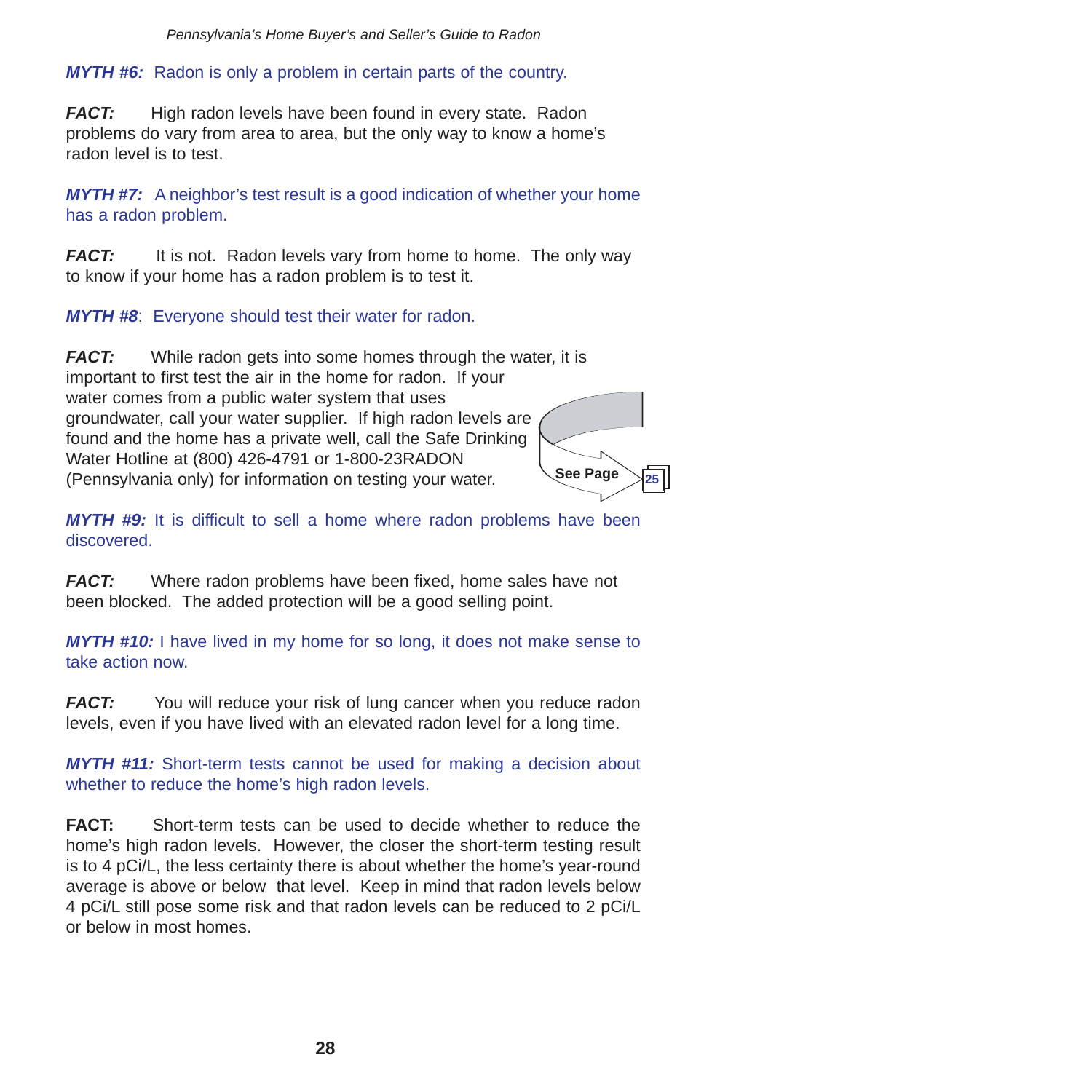# **8. NEED MORE INFORMA-TION ABOUT RADON?**

If you have a radon-related question, you should contact your Pennsylvania state radon office at 1-800-23RADON (Pennsylvania only) or visit our Web site at www.depweb.state.pa.us, keyword: Radon. Here you also will find information on Radon Testing, Pennsylvania Radon Mitigation Standards, Pennsylvania Radon Certification Requirements, Pennsylvania Radon Services Directory, A Real Estate Guide to Radon Fact Sheet, Radon-Resistant New Construction, The Pennsylvania Radon Story, Pennsylvania Radon Results by Zipcode and Links to Research Papers, Scientific Reports and National Radon Proficiency Programs.

You also can find indoor air quality information and publications on EPA's many Web sites.

## **a. World Wide Web Sites (EPA)**

П

These are EPA's most important Web sites for information on radon and indoor air quality in homes. All the EPA publications listed in this section are available on EPA's Web sites.

- **http://www.epa.gov/radon/index.html**. EPA's main radon page. Includes links to the National Academy of Sciences (NAS) radon report, radon-resistant new construction, the map of radon zones, radon publications, hotlines and more.
- П **http://www.epa.gov/iaq/whereyoulive.html**. Provides detailed information on contacting your state's radon office, including links to some state Web sites. State indoor air quality contacts are also included.
- **http://www.epa.gov/radon/pubs/index.html**. Offers the full П text version of EPA's most popular radon publications, including the Home Buyer's and Seller's Guide to Radon, the Consumer's Guide to Radon Reduction, the Model Standards and Techniques for Control of Radon in New Residential Buildings and others.
- П. **http://www.epa.gov/iaq**. EPA's main page on indoor air quality. Includes information on indoor risk factors, e.g., asthma, second hand smoke, carbon monoxide, duct cleaning, ozone generating devices, indoor air cleaners, flood cleanup, etc.
- П **http://www.epa.gov/safewater/radon.html**. EPA's main page on radon in water. Includes information on statutory requirements and links to the drinking water standards program.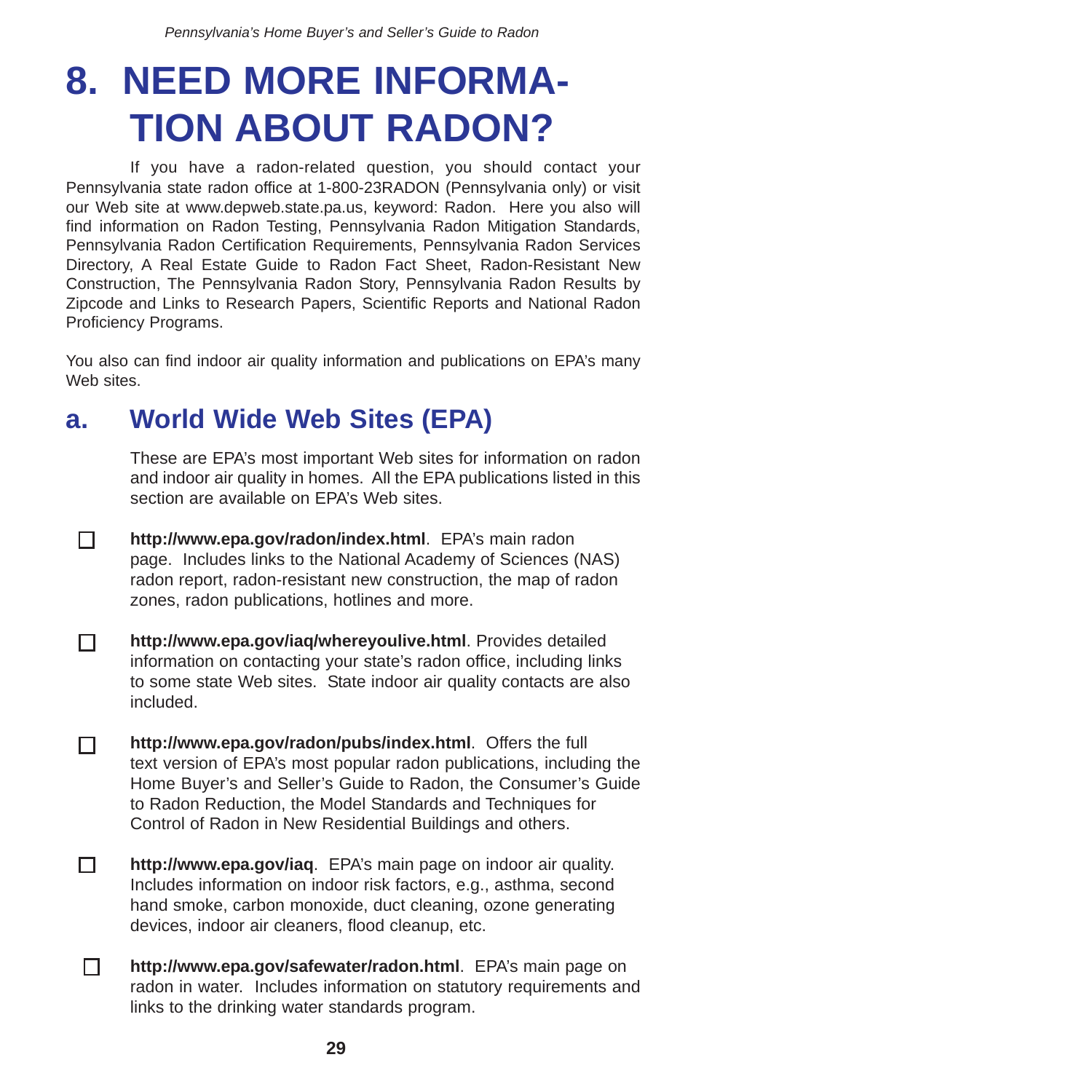## **b. Radon Hotlines (Toll-Free)**

EPA supports the following hotlines to best serve consumers with radon-related questions and concerns.

#### **1-800-SOS-RADON (767-7236).**

Radon Hotline, operated by the National Safety Council (NSC) in partnership with EPA. Order low-cost radon test kits by phone.



**1-800-55RADON (557-2366).** For live help with your radon questions. Operated by the NSC in partnership with EPA.

**1-800-644-6999**. Radon Fix-it Hotline, operated by the NSC in partnership with EPA. For help with your radon mitigation questions.

**1-800-725-8312**. A Spanish (Espanol) language radon hotline, operated by the National Alliance for Hispanic Health (the Alliance) in partnership with EPA. For general help with radon, testing, mitigation questions and low-cost test kits.

**1-800-438-4318**. The Indoor Air Quality (IAQ) Information Clearinghouse is privately operated under contract to EPA. You can order copies of EPA consumer-oriented radon publications and get general information on radon and indoor air quality issues.

**1-800-426-4791**. Safe Drinking Water Hotline, privately operated under contract to EPA. For general information on drinking water, radon in water, testing and treatment, and radon drinking water standards.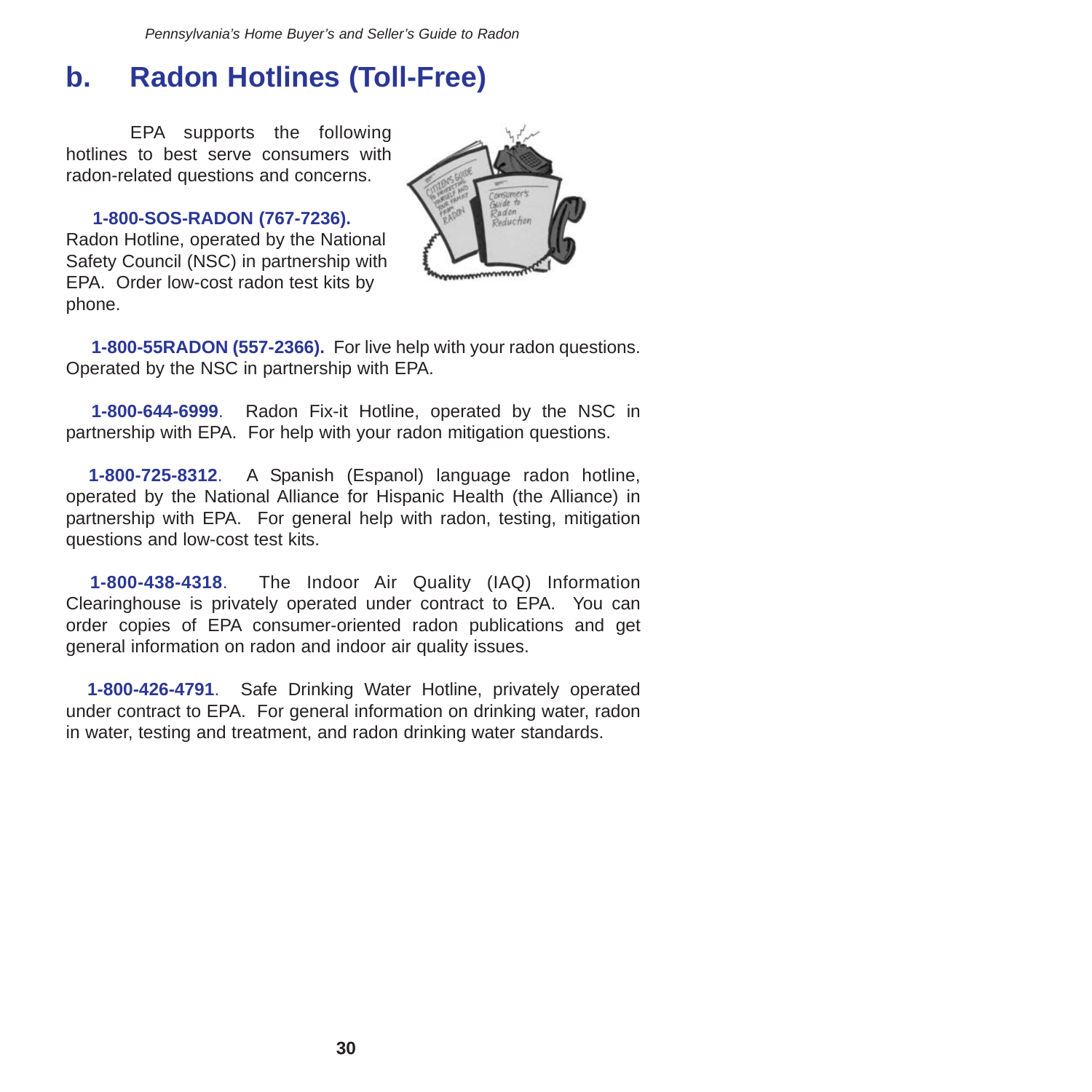## **c. Printed Documents**

#### **Radon Risk and Testing**

#### *Home Buyer's and Seller's Guide to Radon*

(EPA 402-K-006-093, November 2006).

Everything you need to know about effectively dealing with radon during a residential real estate transaction. This publication can be viewed at **http://www.epa.gov/radon/pubs/hmbyguid.html** and is available as a portable document format (pdf) file. The publication is in the public domain and may be reproduced or reprinted in its entirety and without charges. A franking/imprint space for organizations and businesses is available on the lower half of the back cover. This publication was prepared by EPA's Indoor Environments Division (IED), Office of Radiation and Indoor Air (6609-J), 1200 Pennsylvania Avenue, N.W., Washington, D.C. 20460.

*Single copies* are available *free* from the following sources (multiple copies may be available in some instances; ask for details):

- State radon offices; see **http://www.epa.gov/iaq/whereyoulive.html.** 9
- $\checkmark$  National Service Center for Environmental Publications (NSCEP) at 1-800-490-9198.
- $\checkmark$  Any one of EPA's ten regional offices.

*Single or multiple copies* are available for a *fee* from the following sources (ask for details):

- $\checkmark$  The Conference of Radiation Control Program Directors (CRCPD) at (502) 227-4543 (multiple copy orders only).
- U.S. Government Printing Office (GPO) at (202) 512-1800. 9
- $\checkmark$  The American Association of Radon Scientists and Technologists (AARST) at (800) 484-7551; code 5130 (multiple copy orders only).
- The National Radon Safety Board (NRSB) at (303) 423-2674 (multiple copy 9 orders only).

**See Page** 

**36**

The National Environmental Health Association (NEHA) at (800) 269-4174. 9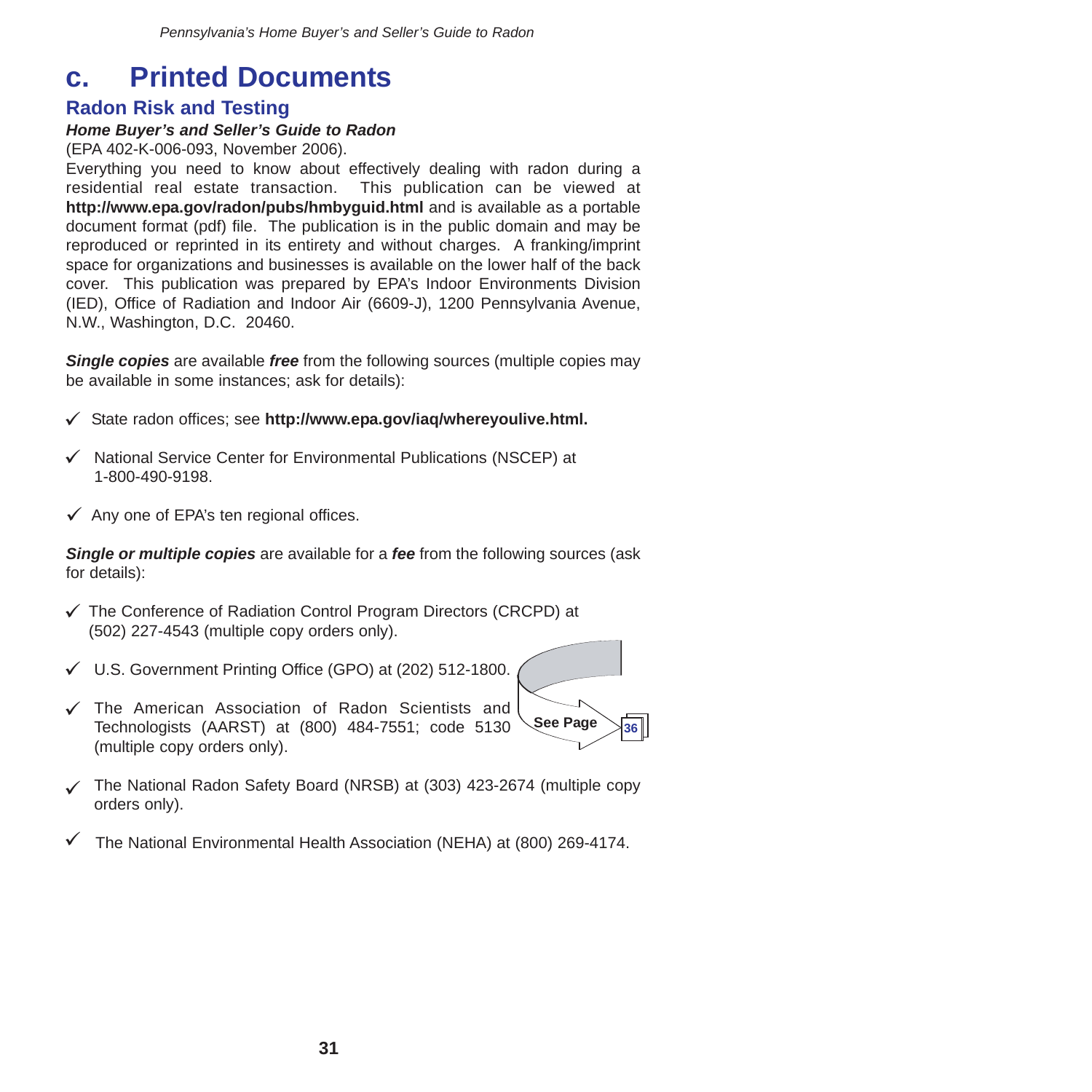*A Citizen's Guide to Radon: The Guide to Protecting Yourself and Your Family From Radon* (EPA 402-K-05-008, September 2005). Provides basic information on radon, sources of radon, radon health risks, and how to test when you're not in a real estate transaction.

*A Radon Guide For Tenants* (EPA 402-K98-004, August 1998). Provides tenants with basic information about radon, testing and fixing. It also contains information directed to building owners and landlords.

### **Reducing Radon Levels In a Home**

*Consumer's Guide to Radon Reduction* (EPA 402-K-06-094, December 2006).

The consumer's basic source of information on how to reduce radon levels in a home's indoor air. It includes information about the key mitigation system components, installation and operating costs, radon health risks and testing (when not in a real estate transaction).

### **Building a New Home to Be Radon-Resistant**

*Model Standards and Techniques for Control of Radon in New Residential Buildings* (EPA 402-R-94-009, March 1994).

These model standards were developed by EPA in conjunction with the home building industry. They provide technical details on how to make radon-resistant features an integral part of a new home during construction. A must for builders or anyone building a new or custom home.

#### *One- and Two-Family Dwelling Code, Appendix F*

The Council of American Building Code Officials (CABO) One- and Two-Family Dwelling Code, Appendix F includes radon-resistant techniques. CABO International can be reached at (708) 799-2300 for information.

*Radon-Resistant Construction and Building Codes* (May 1999). Published by the International Code Council (ICC) as a guide to building radon-resistant homes and building codes; available from the ICC, 5203 Leesburg Pike, Suite 708, Falls Church, VA 22041.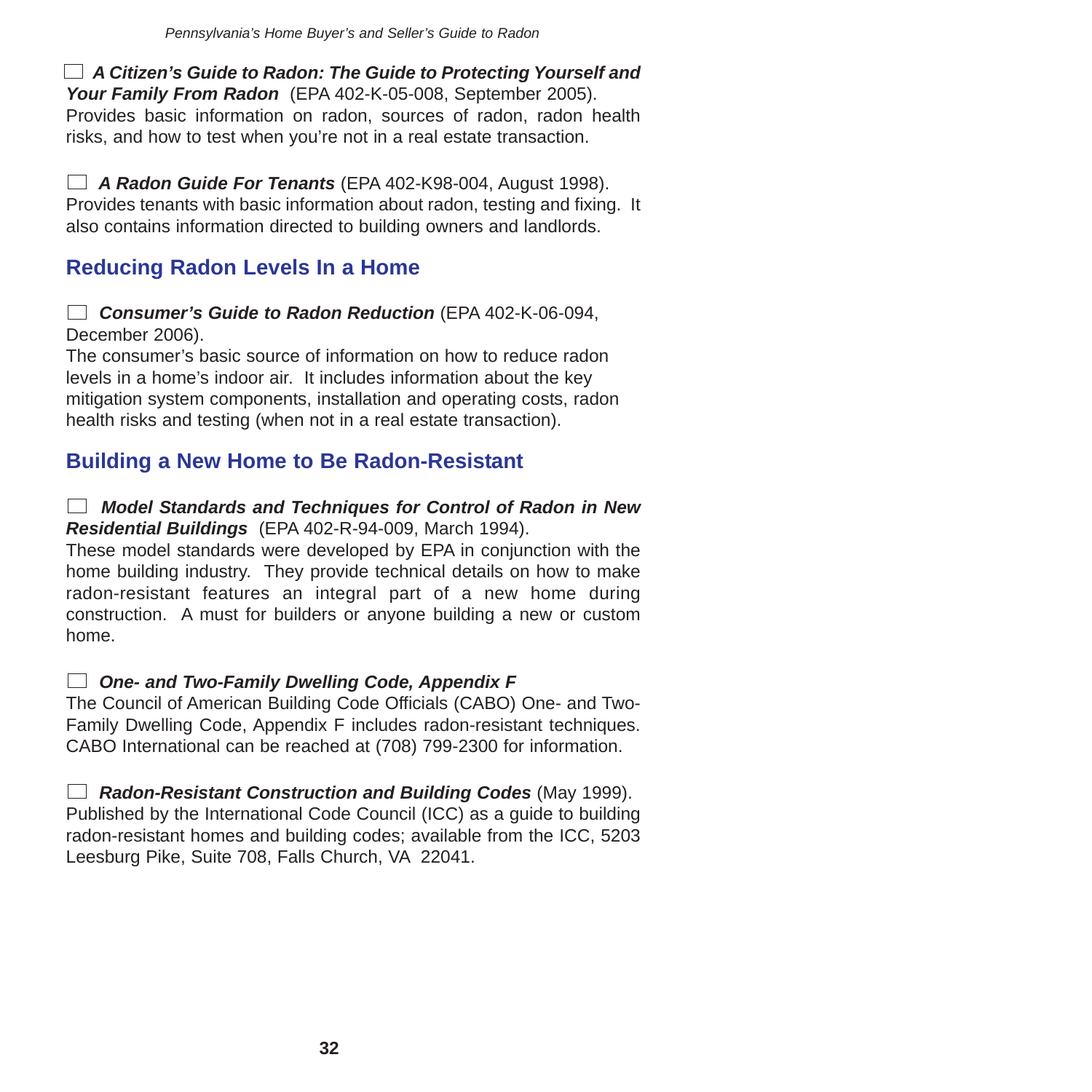### **Radon Technical Guidance**

*Radon Mitigation Standards* (EPA 402-R-93-078, Revised April 1994).

The basic reference for qualified radon mitigators. Includes details on passive and active mitigation techniques used to reduce radon levels in homes. Residential mitigation should conform to these basic design and performance standards, unless otherwise specified or required by state or local authorities. This technical document supports the Consumer's Guide to Radon Reduction.

#### **Protocols for Radon and Radon Decay Product Measurements in Homes** (EPA 402-R-92-003, June 1993).

This document is intended for use by qualified radon measurement technicians and testers, and laboratories that analyze radon devices and prepare radon test results reports. These protocols were written to guide routine radon measurements (Citizen's Guide) and those made in conjunction with real estate transactions (Home Buyer's and Seller's Guide).

*Indoor Radon and Radon Decay Product Measurement Device Protocols* (EPA 402-R-92-004, July 1992).

This document is intended for use by qualified radon measurement technicians and testers. It contains detailed technical information on the types of radon measurement devices, their proper use and maintenance, and quality assurance procedures. These protocols were written to guide routine radon measurements (Citizen's Guide) and those made in real estate transactions (Home Buyer's and Seller's Guide).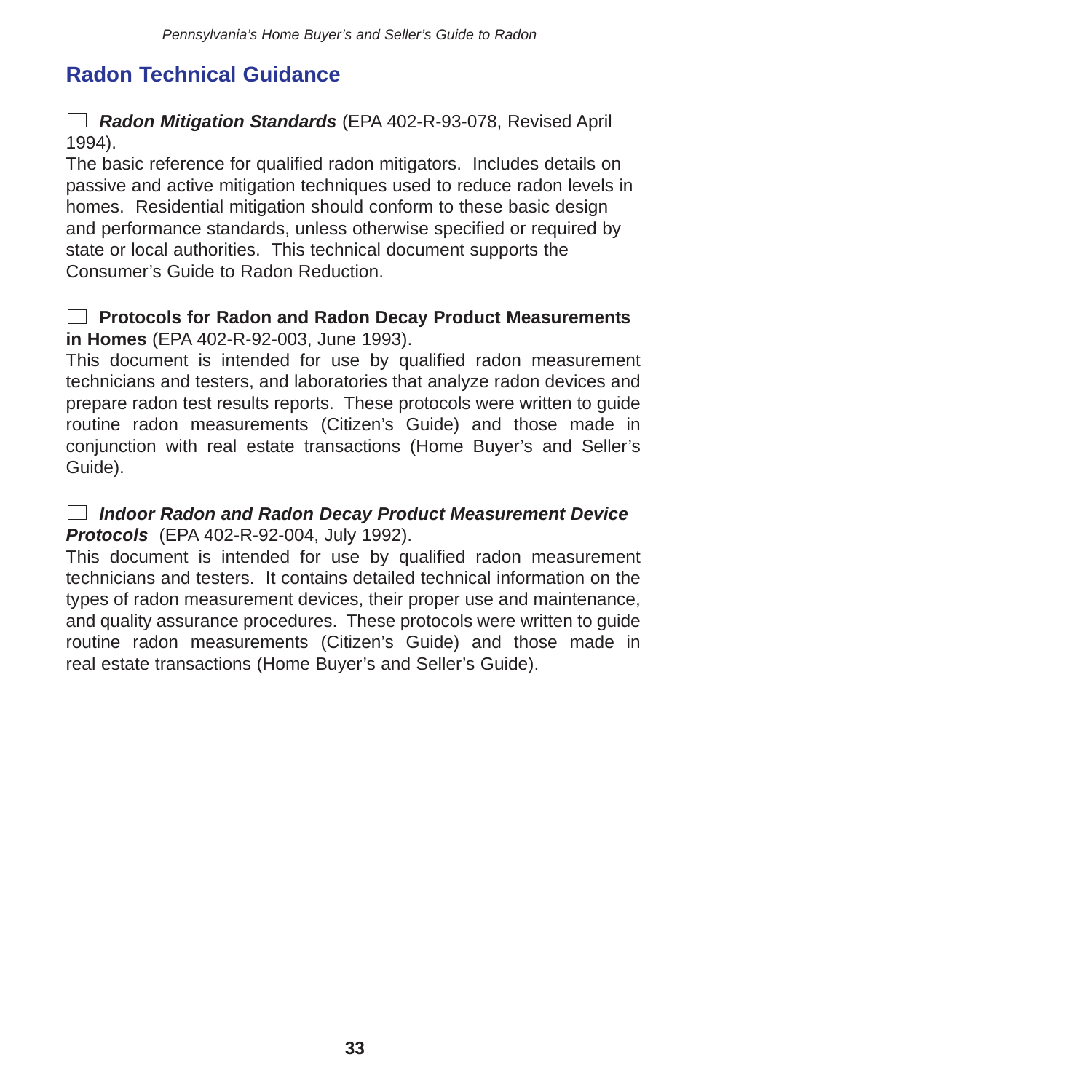# **9. STATE RADON OFFICES**

### **(http://www.epa.gov/iaq/whereyoulive.html)**

Call your state radon office or EPA Regional Office for additional help with any of your radon questions. Up-to-date information on how to contact your state radon office is also available on the Web site (listed above). You will also find a list of state hotlines, state indoor air coordinators and state Web sites (if available). Some states can also provide you with a list of qualified radon services providers. Native Americans living on Tribal Lands should contact their Tribal Health Department or Housing Authority for assistance.

| STATE <sup>1</sup>      | <b>LOCAL - TOLL</b> | TOLL - FREE <sup>2</sup> |
|-------------------------|---------------------|--------------------------|
| AL-Alabama              | 334-206-5391        | 800-582-1866             |
| AK-Alaska               | 907-465-3090        | 800-478-8324             |
| AZ-Arizona              | 602-255-4845 x244   | None                     |
| AR-Arkansas             | 501-661-2301        | 800-482-5400             |
| <b>CA-California</b>    | 916-324-2208        | 800-745-7236             |
| CO-Colorado             | 303-692-3090        | 800-846-3986             |
| <b>CT-Connecticut</b>   | 860-509-7367        | None                     |
| DE-Delaware             | 302-739-4731        | 800-464-4357             |
| DC-Dist. of columbia    | 202-535-2302        | None                     |
| FL-Florida              | 850-245-4288        | 800-543-8279             |
| GA-Georgia              | 404-872-3549        | 800-745-0037             |
| Guam                    | 671-475-1611        | None                     |
| HI-Hawaii               | 808-586-4700        | None                     |
| ID-Idaho                | 208-332-7319        | 800-445-8647             |
| IL-Illinois             | 217-785-9958        | 800-325-1245             |
| IN-Indiana              | 317-233-7147        | 800-272-9723             |
| IA-lowa                 | 515-281-4928        | 800-383-5992             |
| <b>KS-Kansas</b>        | 785-296-1561        | 800-693-5343             |
| <b>KY-Kentucky</b>      | 502-564-4856        | None                     |
| LA-Louisiana            | 225-925-7042        | 800-256-2494             |
| ME-Maine                | 207-287-5676        | 800-232-0842             |
| MD-Maryland             | 215-814-2086        | 800-438-2472 x2086       |
| <b>MA-Massachusetts</b> | 413-586-7525        | 800-RADON95              |
| MI-Michigan             | 517-335-8037        | 800-723-6642             |
| <b>MN-Minnesota</b>     | 651-215-0909        | 800-798-9050             |
| MS-Mississippi          | 601-987-6893        | 800-626-7739             |
| <b>MO-Missouri</b>      | 573-751-6160        | 800-628-9891             |
| MT-Montana              | 406-444-6768        | 800-546-0483             |

<sup>1</sup> Some states "regulate" or "qualify" providers of radon measurement and mitigation services by requiring registration, certification or licensing; some issue identification cards. Your state can provide you with more information.

 $2$  The toll-free numbers shown are for in-state callers and are subject to change.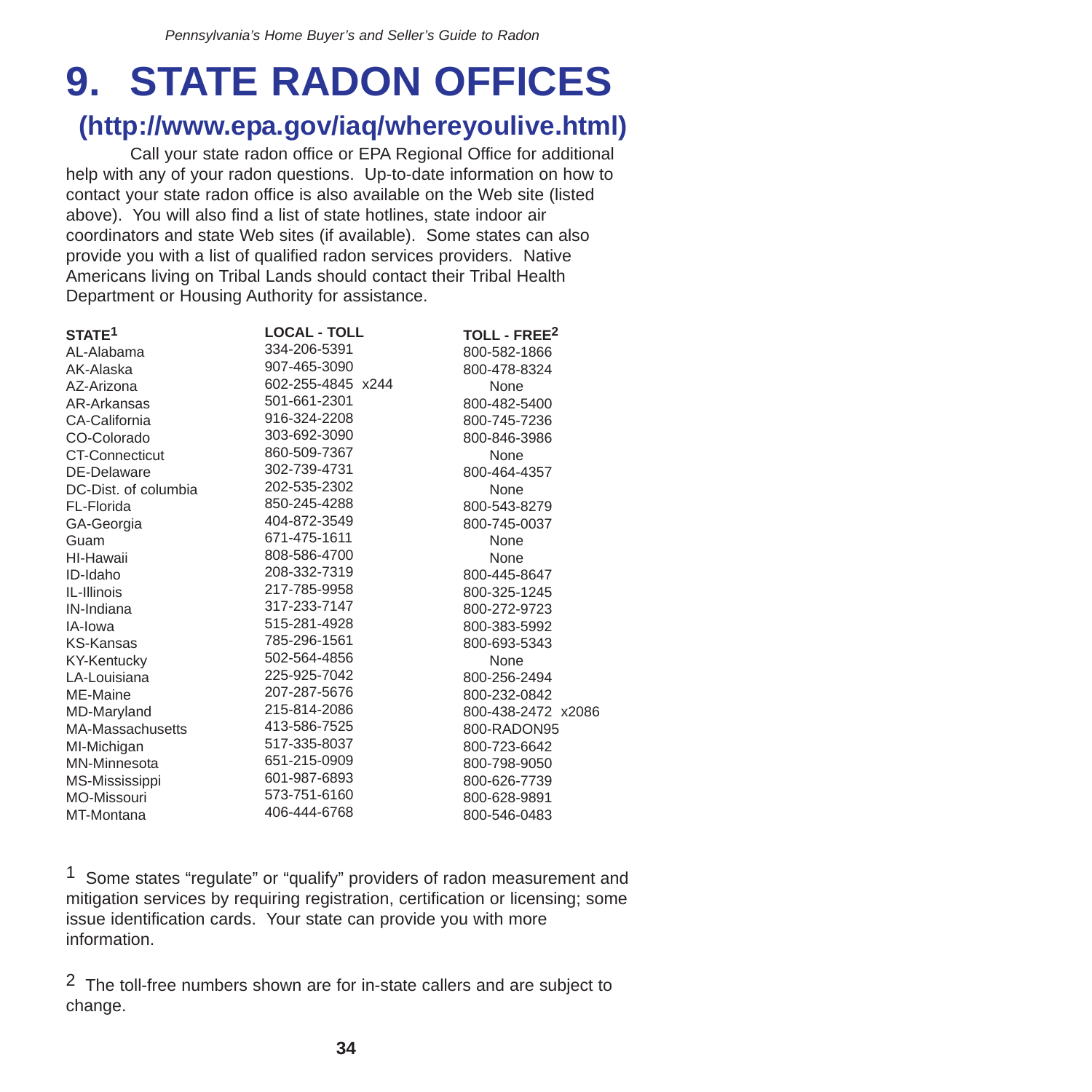# **STATE RADON OFFICES**

## **(http://www.epa.gov/iaq/whereyoulive.html)**

Call your state radon office or EPA Regional Office for additional help with any of your radon questions. Up-to-date information on how to contact your state radon office is also available on the Web site (listed above). You will also find a list of state hotlines, state indoor air coordinators and state Web sites (if available). Some states can also provide you with a list of qualified radon services providers. Native Americans living on Tribal Lands should contact their Tribal Health Department or Housing Authority for assistance.

| STATE <sup>1</sup>  | <b>LOCAL - TOLL</b> | TOLL - FREE <sup>2</sup> |
|---------------------|---------------------|--------------------------|
| NE - Nebraska       | 402-471-0594        | 800-334-9491             |
| NV - Nevada         | 775-687-5494 x276   | None                     |
| NH - New Hampshire  | 603-271-4674        | 800-852-3345 x4674       |
| NJ - New Jersey     | 609-984-5425        | 800-648-0394             |
| NM - New Mexico     | 505-476-8531        | None                     |
| NY - New York       | 800-458-1158        | 800-458-1158             |
| NC - North Carolina | 919-571-4141        | None                     |
| ND - North Dakota   | 701-328-5188        | 800-252-6325             |
| OH - Ohio           | 614-644-2727        | 800-523-4439             |
| OK - Oklahoma       | 405-702-5100        | None                     |
| OR - Oregon         | 503-731-4272        | None                     |
| PA - Pennsylvania   | 717-783-3594        | 800-237-2366             |
| PR - Puerto Rico    | 787-767-3563        | None                     |
| RI - Rhode Island   | 401-222-2438        | None                     |
| SC - South Carolina | 803-898-3893        | 800-768-0362             |
| SD - South Dakota   | 605-773-3151        | 800-438-3367             |
| TN - Tennessee      | 615-299-9725        | 800-232-1139             |
| TX - Texas          | 512-834-6688        | 800-572-5548             |
| UT - Utah           | 801-536-4250        | 800-458-0145             |
| VT - Vermont        | 802-865-7730        | 800-439-8550             |
| VA - Virginia       | 804-786-5932        | 800-468-0138             |
| WA - Washington     | 360-236-3253        | None                     |
| WV - West Virginia  | 304-558-3427        | 800-922-1255             |
| WI - Wisconsin      | 608-267-4796        | 800-569-7236             |
| WY-Wyoming          | 307-777-6015        | 800-458-5347             |

1 Some states "regulate" or "qualify" providers of radon measurement and mitigation services by requiring registration, certification or licensing; some issue identification cards. Your state can provide you with more information.

 $2$  The toll-free numbers shown are for in-state callers and are subject to change.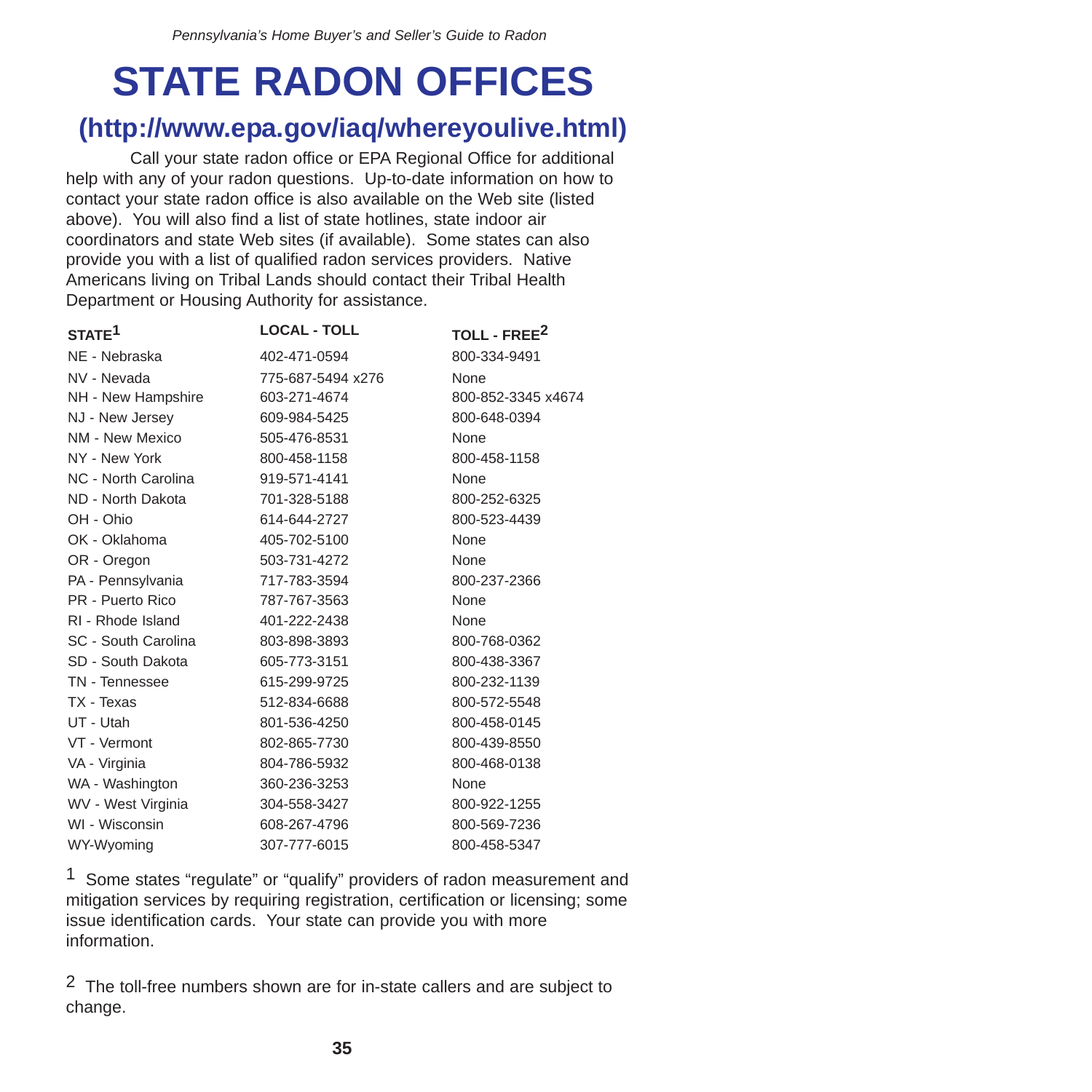# **10. EPA REGIONAL OFFICES**

**(http://www.epa/gov/iaq/whereyoulive.html)**

| <b>REGION</b>                                                                                                            | <b>STATES</b>                          | PHONE/FAX                                                  |
|--------------------------------------------------------------------------------------------------------------------------|----------------------------------------|------------------------------------------------------------|
| US EPA New England/Region 1<br>One Congress Street, Suite 1100<br>John F. Kennedy Federal Bldg.<br>Boston, MA 02114-2023 | CT, MA, ME, NH,<br>RI, VT              | 617-918-1111<br>617-918-4940-fax                           |
| US EPA/Region 2<br>290 Broadway, 28th Floor<br>New York, NY 10007-1866                                                   | NJ, NY, PR, VI                         | 212-637-4013<br>212-637-4942-fax                           |
| US EPA/Region 3<br>1650 Arch Street<br>Philadelphia, PA 19103                                                            | DC, DE, MD, PA,<br>VA, WV              | 800-438-2474 Toll-Free<br>215-814-2086<br>215-814-2101-fax |
| US EPA/Region 4<br>61 Forsyth Street, SW<br>Atlanta, GA 30303-3104                                                       | AL, FL, GA, KY,<br>MS, NC, SC, TN      | 404-562-9145<br>404-562-9095-fax                           |
| US EPA/Region 5<br>77 West Jackson Blvd., (AE-17J)<br>Chicago, IL 60604                                                  | IL, IN, MI, MN, OH, 312-353-6686<br>WI | 312-886-0617-fax                                           |
| US EPA/Region 6<br>1445 Ross Avenue (6PD-T)<br>Dallas, TX 75202-2733                                                     | AR, LA, NM, OK,<br>ТX                  | 800-887-6063 Toll-free<br>214-665-7550<br>214-665-6762-fax |
| US EPA/Region 7<br>901 North 5th Street (ARTD/RALI)<br>Kansas City, KS 66101                                             | IA, KA, MO, NE                         | 913-551-7003<br>913-551-7065-fax                           |
| US EPA/Region 8<br>999 18th Street, Suite 300 (8P-AR)<br>Denver, CO 80202-2466                                           | CO, MT, ND, SD,<br>UT, WY              | 800-227-8917 Toll-Free<br>303-312-6031<br>303-312-6044-fax |
| US EPA/Region 9<br>75 Hawthorne Street (Air-6)<br>San Francisco, CA 94105                                                | AZ, CA, HI, NV,<br><b>GUAM</b>         | 415-774-1046<br>415-774-1073-fax                           |
| US EPA/Region 10<br>1200 Sixth Avenue (OAQ-107)<br>Seattle, WA 98101                                                     | AK, ID, OR, WA                         | 206-553-7299<br>206-553-0110-fax                           |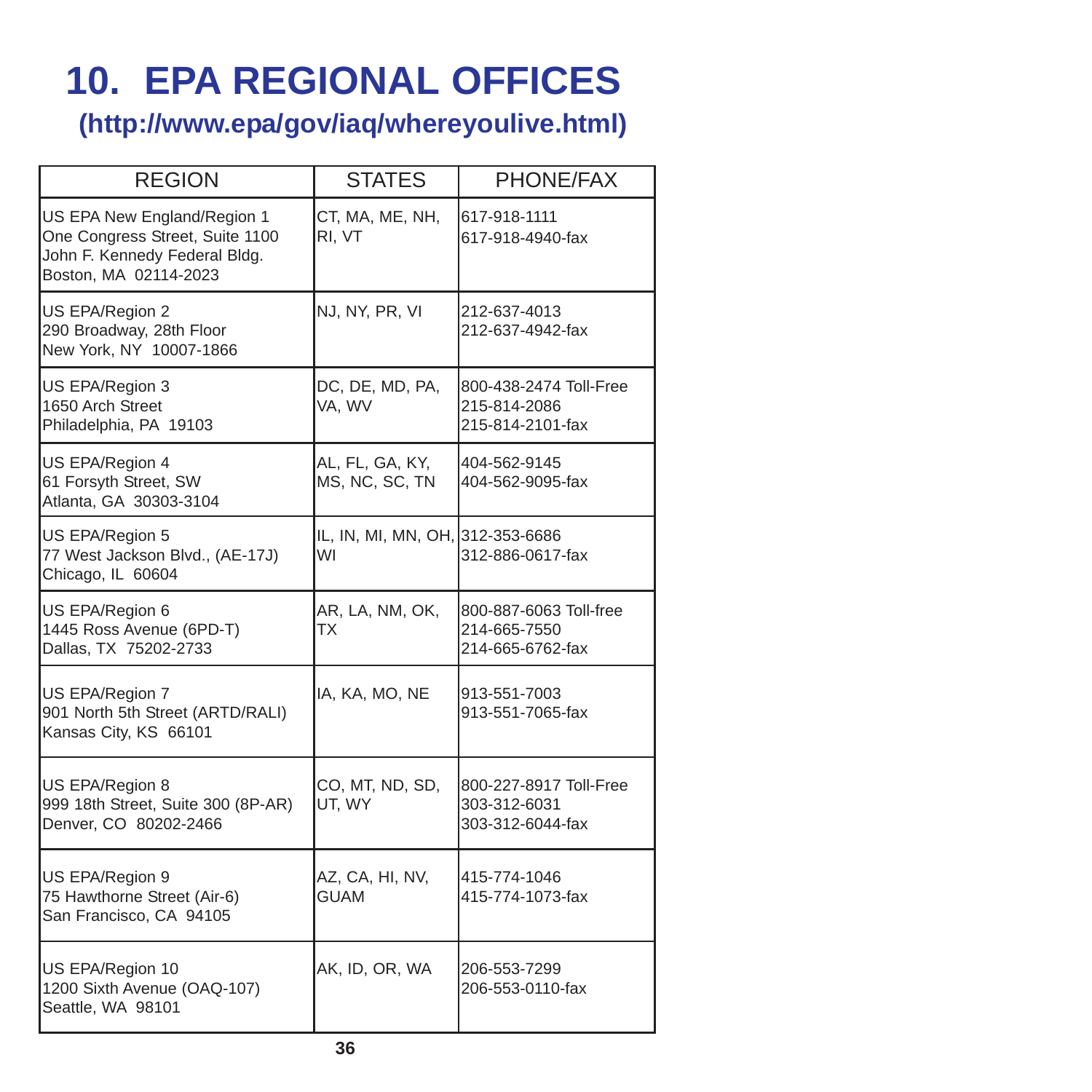# **RADON TESTING AND MITIGATION SERVICES**

Pennsylvania Law requires that ALL third party contractors perform radon-related services **MUST BE CERTIFIED** by the Pennsylvania Department of Environmental Protection (DEP), Bureau of Radiation Protection. EPA, NEHA or NRSB listings by themselves **DO NOT** constitute PENNSYLVANIA-CERTIFICATION. For your safety and protection, make certain the radon testing or mitigation company you use is PENNSYLVANIA-CERTIFIED.

\*\*You can test your own home using a radon detector from a PENNSYLVANIA-CERTIFIED laboratory. However, when you need the services of a third party professional tester, such as in a real estate transaction, make certain they are PENNSYLVANIA-CERTIFIED.

### **CALL 1-800-237-2366 (1-800-23RADON) or For the Hearing Impaired 1-800-654-5984 AT&T Relay Service**

■ A List of Pennsylvania-Certified Radon Testers, Mitigators or Laboratories; lists are updated monthly,

■ Easy to follow checklists regarding Radon Testing and Radon Mitigation Standards that all certified contractors must, at a minimum, follow when providing services to you,

- Free Information Packs on Radon, or
- If you have any questions regarding radon or certified contractors.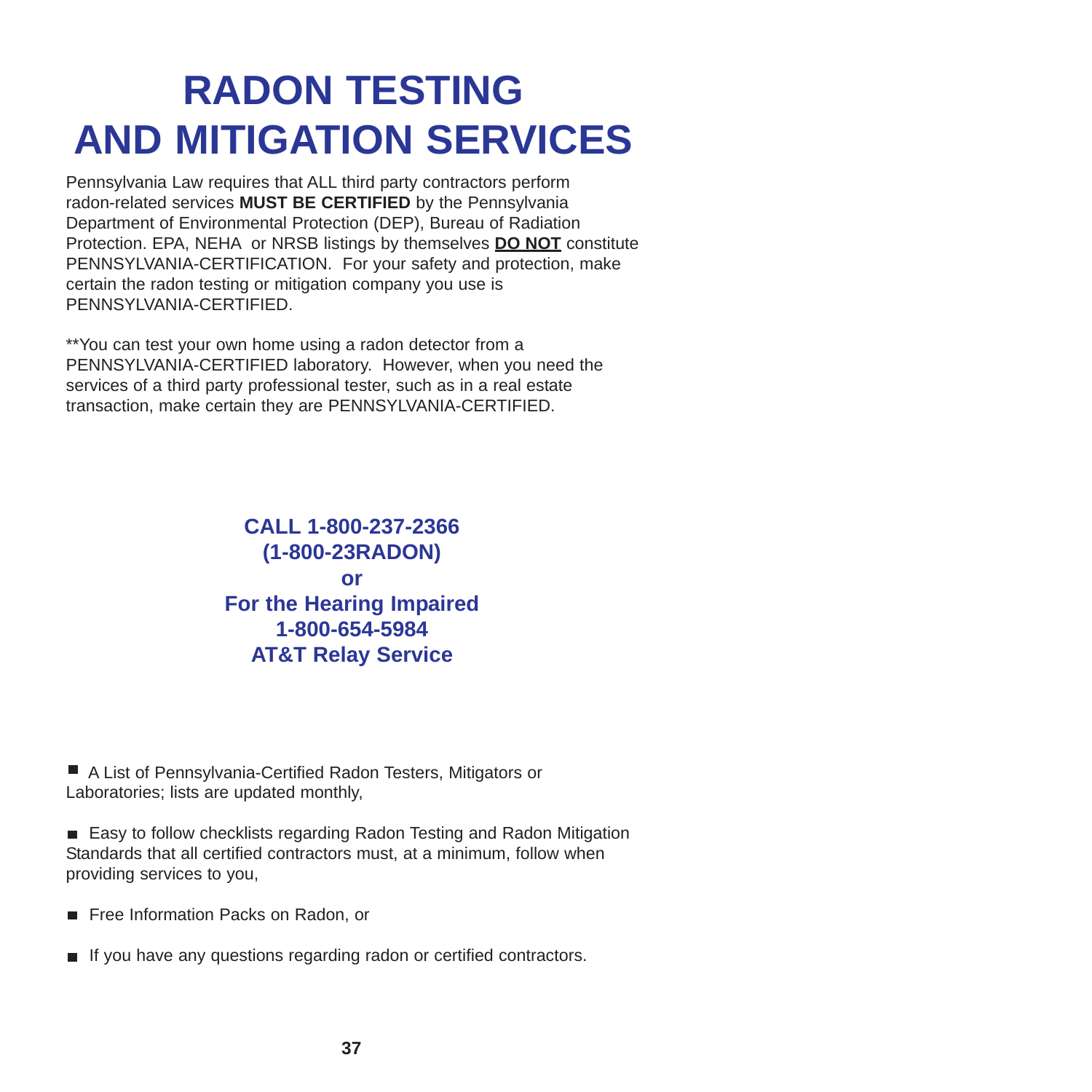

#### U.S. Average Radiation Dose